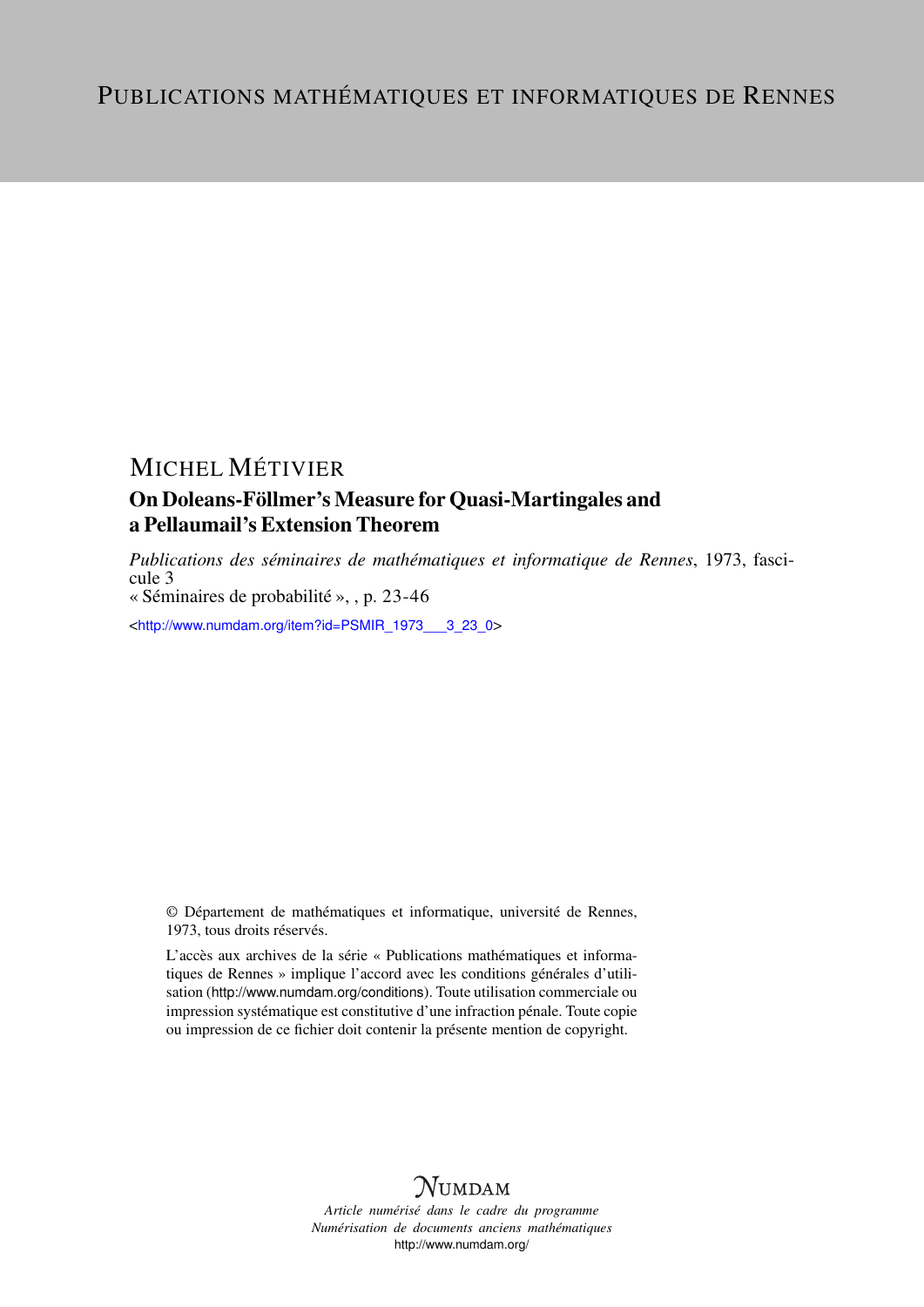On Doleans-Föllmer's measure for quasi-martingales and a Pellaumail's extension theorem

#### by

#### Michel Metivier (\*]

Laboratoire de Probabilités - ERA 250 C.N.R.S. - Rennes

Let  $(\Omega,(\mathfrak{F}_{t})_{t\in\mathbb{R}^{+}},P)$  be the usual setting for studying stochastic processes. The idea of associating with every adapted process  $(X^+_{t})^+$  ( $\pi$ <sup>+</sup> a set function  $\mu_Y$ , defined on the algebra of subsets of  $\pi^+ \times \Omega$ generated by the family  $\{]\s,t\} \times F$ ;  $0 \leq s \leq t$ ,  $F \in \mathfrak{F}_s$ , through the formula

$$
\mu_X(\text{ls}, \text{t}] \times F) = E[\mathbf{1}_F \cdot (X_t - X_s)]
$$

seems to have been used by C. Doleans in  $\lceil 2 \rceil$  for the first time. She proved that, if X is a supermartingale of local class D, then  $\mu_Y$  is o-additive.

Recently Follmer [5] proved, under particular conditions on  $(\mathfrak{F}_1)$ (which forbid the usual assumption of completeness on the  $\sigma_t$ 's and are of topological character), that  $\mu_Y$  is always  $\sigma$ -additive as soon as X is a  $L^1$ -bounded quasi-martingale, and that the property for X to be of class D is equivalent to: every evanescent predictable subset of  $\overline{R}^+ \times \overline{\mathbb{R}}$ is of  $\mu_X$  measure zero. Moreover, Föllmer notes that the previous decomposition theorem of quasi-martingales (F-processes in the work of Orey  $|10|$ ) as got by Orey, Fisk and Rao can be received as mere immediate consequences of known decomposition theorems for measures.

 $(\star)$  This seminar was written during the author's stay at University of Minnesota - Minneapolis during the fall 1973.

- 23 -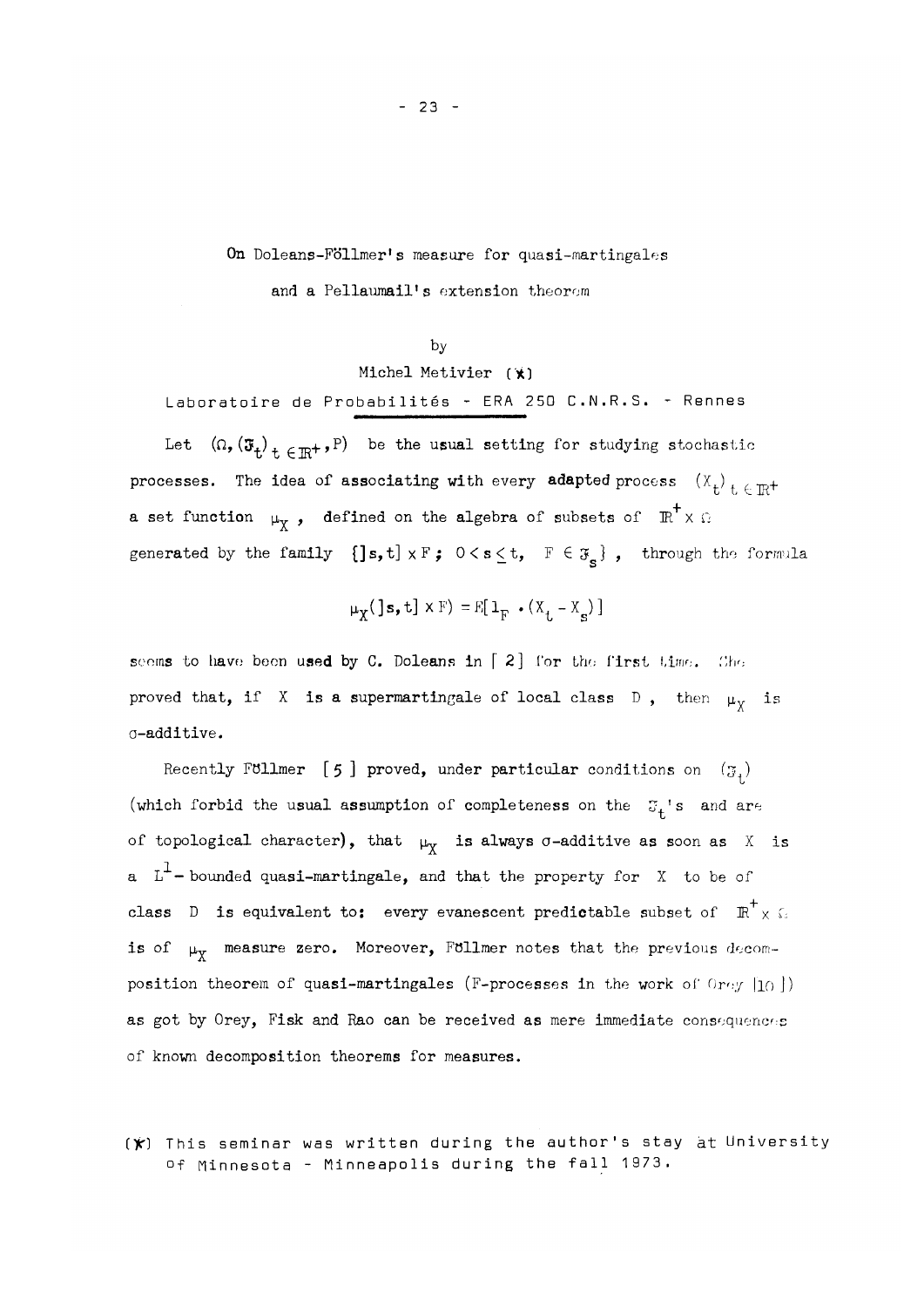In this lecture we intend to take over Follmor's treatment without assuming topological properties for the  $\sigma$ -algebras  $\mathfrak{F}^{-1}_{t}$ s, and with the usual assumptions of completeness. The results are slightly different: the measure  $\mu_X$  is only simply-additive, and the property of  $\sigma$ -additivity is in this case equivalent to the property of being of class  $D$  for  $X$ .

The first paragraphs  $(1 \text{ to } 8)$  study the one to one correspondence  $X \rightarrow \mu_X$  between quasi-martingales and a class of finitely additive-measures with bounded variation, which is an isomorphism of the order structures defined by the positive cone of negative sub-martingales and the positive cone of positive measures respectively.

The  $\S 4$  and  $\S 5$  study the  $\sigma$ -additivity or pure finitely additivity of  $\mu$  in terms of the process X and states the corresponding decomposition theorem.

In §6 we have exposed the recent proof of the Doob. Meyers decomposition theorem for quasi-martingales, due to J. Pellaumail. It is simple and based upon the  $\sigma$ -additivity of the Dolean's measure, and has moreover the advantage of being immediately applicable to vector valued quasi-martingales.

1. Notations and definitions.

 $(\mathfrak{F}_{t})$ <sub>t  $\in \mathbb{R}^{+}$  is an increasing family of sub- $\sigma$ -algebras of a  $\sigma$ -algebra</sub>  $3$  of subsets of  $\Omega$ .

 $(\Omega, \mathfrak{F}, P)$  is a complete probability space. We set  $\mathfrak{F}_{\infty} = \bigvee_{t \in \mathbb{R}^+} \mathfrak{F}_{t}$  ( $\sigma$ -algebra generated by  $\qquad \qquad \cup \quad \mathfrak{F}_{\perp}$  ) and  $\texttt{t} \in \rm I\!R^+$  t

 $n = {F : F \in \mathcal{F}, P(F) = 0}$ .

 $-24 -$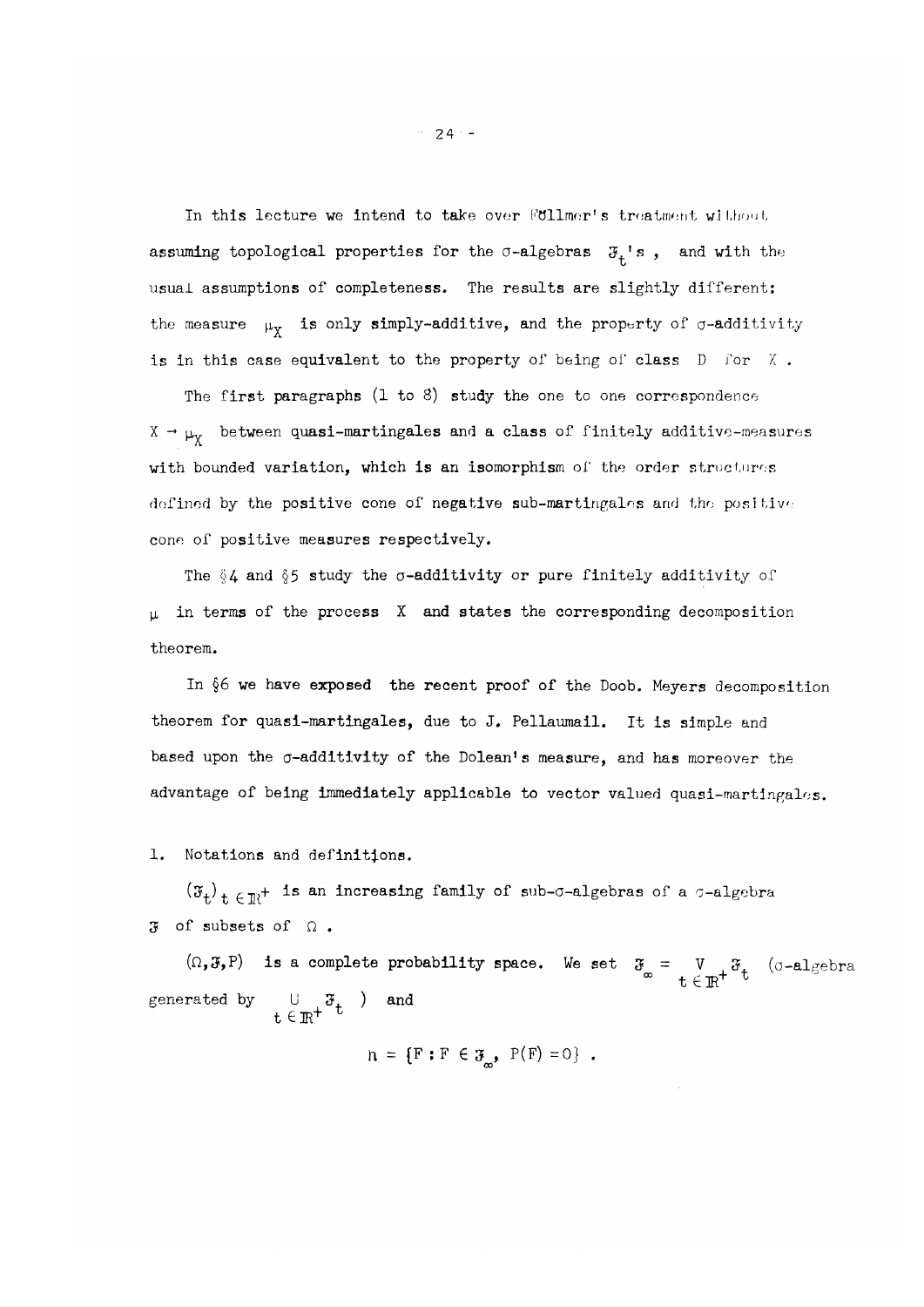We make the following:

Assumption:  $\mathfrak{F}_t \supset \mathfrak{n}$  for any t, and  $(\mathfrak{F}_t)_{t \in \mathbb{R}^+}$  is right**t t t c In.**  continuous.

We define the following systems of subsets of  $\overline{\mathbb{R}}^+ \times \Omega$ ,  $($  where  $\overline{\text{IR}}$ <sup>+</sup> = [0, ∞]).  $\mathbb{E} \left[ \mathcal{L}_{\mathcal{A}} \right] = \mathbb{E} \left[ \mathcal{L}_{\mathcal{A}} \right] = \mathbb{E} \left[ \mathcal{L}_{\mathcal{A}} \right]$ 

A predictable rectangle is a subset  $[s, t] \times F$  of  $\overline{\mathbb{R}}^+ \times \Omega$  such that  $s < t$  and  $F \in \mathfrak{F}_{\mathbf{g}}$ . s

Let  $a \in [0, +\infty]$  . We call  $\aleph_a$  the set of predictable rectangles in  $[0, a] \times \mathbb{R}$ .

 $u_a$  is the algebra of subsets of  $[0,a] \times \Omega$  which are finite union of predictable rectangles.

 $\overline{\mathfrak{A}}$  is the algebra of subsets of  $[0,a] \times \mathfrak{A}$  which are finite union of predictable rectangles.

 $P_{\alpha}$ : is the  $\sigma$ -ring generated by  $\mu_{\alpha}$ .  $\overline{p}_{\alpha}$  : is the  $\sigma$ -ring generated by  $\overline{\tilde{u}}_{\alpha}$ .

The elements of  $P^{\alpha}_{\alpha}$  (resp  $\overline{P}^{\alpha}_{\alpha}$  ) are called the predictable subsets of  $[0, a \mid \times \Omega \quad (resp \; [0, a] \times \Omega)$ .

The subsets of  $\|$   $\mathbb{R}^+ \times \Omega$  included in some  $\|0, \alpha\| \times \Omega$  with  $\alpha \leq \alpha$  , will be said bounded.

For all the processes  $X = (X_t)_{t \in \mathbb{R}^+}$  which will be considered we will **"G "D t lit**  define  $X = 0$  (X is to be distinguished from  $X = \lim_{n \to \infty} X_n$  p.s. if such **CO 00 00** u a limit exists).

 $\mathbf{v} \in \mathbf{V}$  ${\bf x}$  will be the algebra generated  ${\bf x}$  and the sets  ${\bf c}$   ${\bf t}$  ,  ${\bf y}$  .  ${\bf y}$  .  ${\bf y}$ We recall that  $\frac{u}{a}$  consists of those so-called "stochastic intervals"  $]$  $\sigma$ , $\tau$ ] = {(u,w) :  $\sigma$ (w) <  $u \leq \tau(w)$  } where  $\sigma$  and  $\tau$  are two finitely valued stopping times.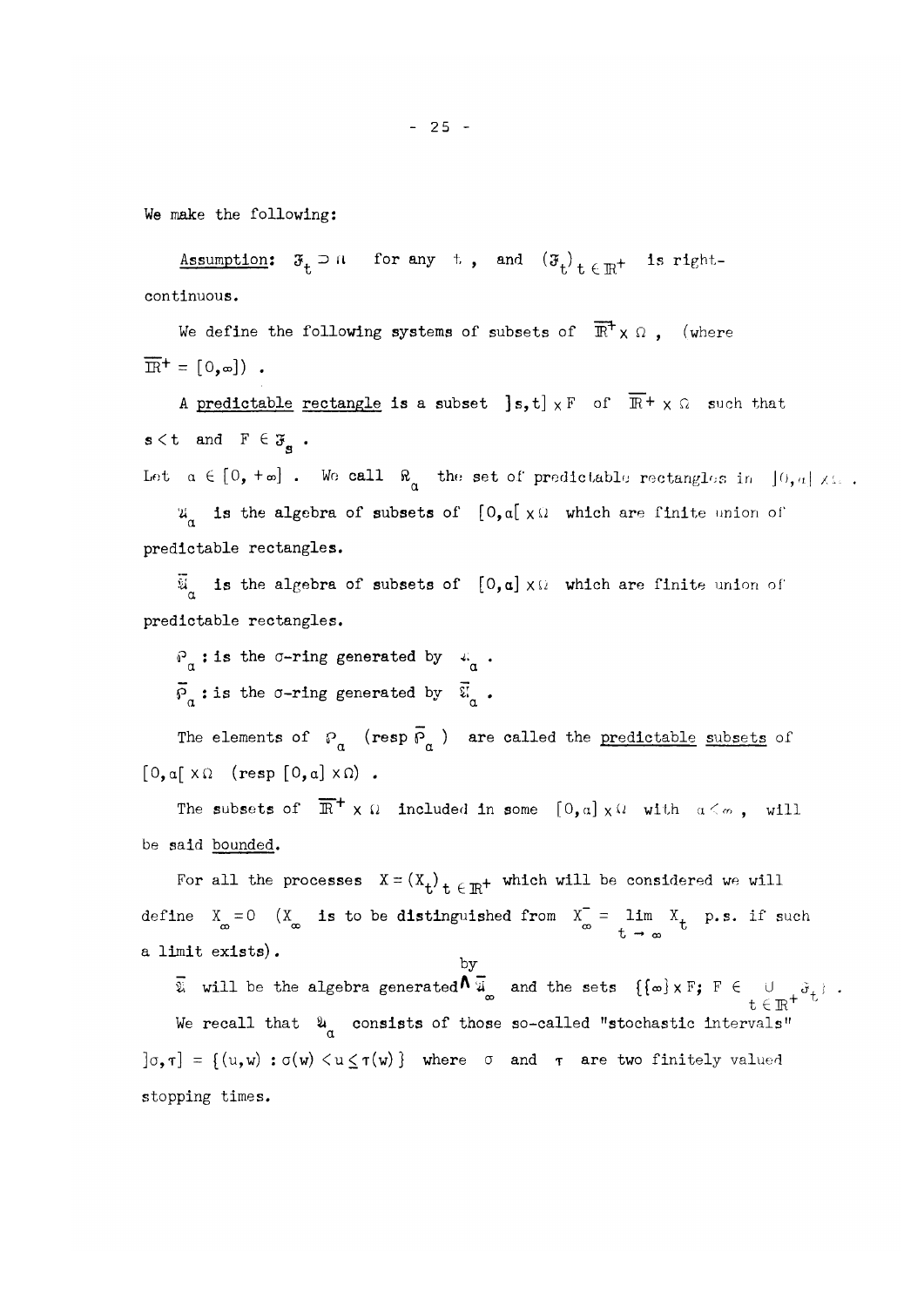A function  $f$  on  $\mathbb{R}^+ \times \Omega$  is said to be <u>evanescent</u> if  $P(\{w: f(t,w) = 0 \text{ for all } t \in \mathbb{R}^+\}) = 1$  . A subset G of  $\mathbb{R}^+ \times \Omega$  is called evanescent if its indicator function  $1^{\text{A}}$  is evanescent.

Two processes  $X$  and  $Y$  are said indistinguishable if  $X-Y$  is evanescent.

#### 2. Simply additive measures associated with quasi-martingales.

#### 2.1 Definition

An adapted process  $X$  is said to be an F-process (Orey's definition) or a quasi-martingale on a compact interval  $[0,a]$  if

$$
\kappa_{\alpha} = \sup_{0 \le t_1 < \ldots < t_k \le \alpha} \sum_{i=0}^{k-2} |x_{t_i} - E(x_{t_{i+1}} | \mathcal{F}_{t_i})| < +\infty
$$

where the sup is to be taken on all the increasing finite sequences  $t_1 < \ldots < t_k$  in  $[0,a]$ .

#### Remark,

Such a process is clearly bounded in  $L^1$  on  $[0, a]$ .

#### 2.2. Measures associated with a general adapted process.

We define the following functions  $m_X^{\alpha}$  and  $\mu_X^{\alpha}$  (resp.  $\overline{m}_X^{\alpha}$  and  $\overline{\mu}_X^{\alpha}$ ) on  $\mathcal{R}_{\mathbf{u}}$  (resp.  $\widetilde{\mathbf{R}}_{\mathbf{d}}$ ), for every adapted real process X such that  $\forall$ t  $X^{\perp}_{\mathbf{t}} \in L^{1}(\mathbf{u}, \mathbf{w}_{\mathbf{t}}, \mathbf{w})$ 

$$
(2.2.1) \t m_X^{\alpha}(\mathbf{1}_s, \mathbf{t}] \times \mathbf{F}) = 1_F \cdot (X_{\mathbf{t}} - X_s) \in \mathbb{L}^1 \t (\text{resp. } \overline{m}_X^{\alpha} \dots)
$$

$$
(2.2.2) \quad \mu_X^{\alpha}(\mathbf{1}\mathbf{s},\mathbf{t}) \times \mathbf{F}) = \mathbf{E} \mathbf{1}_{\mathbf{F}} \cdot (\mathbf{X}_{\mathbf{t}} - \mathbf{X}_{\mathbf{S}}) \in \mathbb{R} \quad (\text{resp. } \overline{\mu}_X^{\alpha} \dots) .
$$

It is quite immediate that this function can be extended into simply additive measures on the algebra  $\ell_{\alpha}$  (resp.  $\overline{\ell}_{\alpha}$ ). It is clear that, if X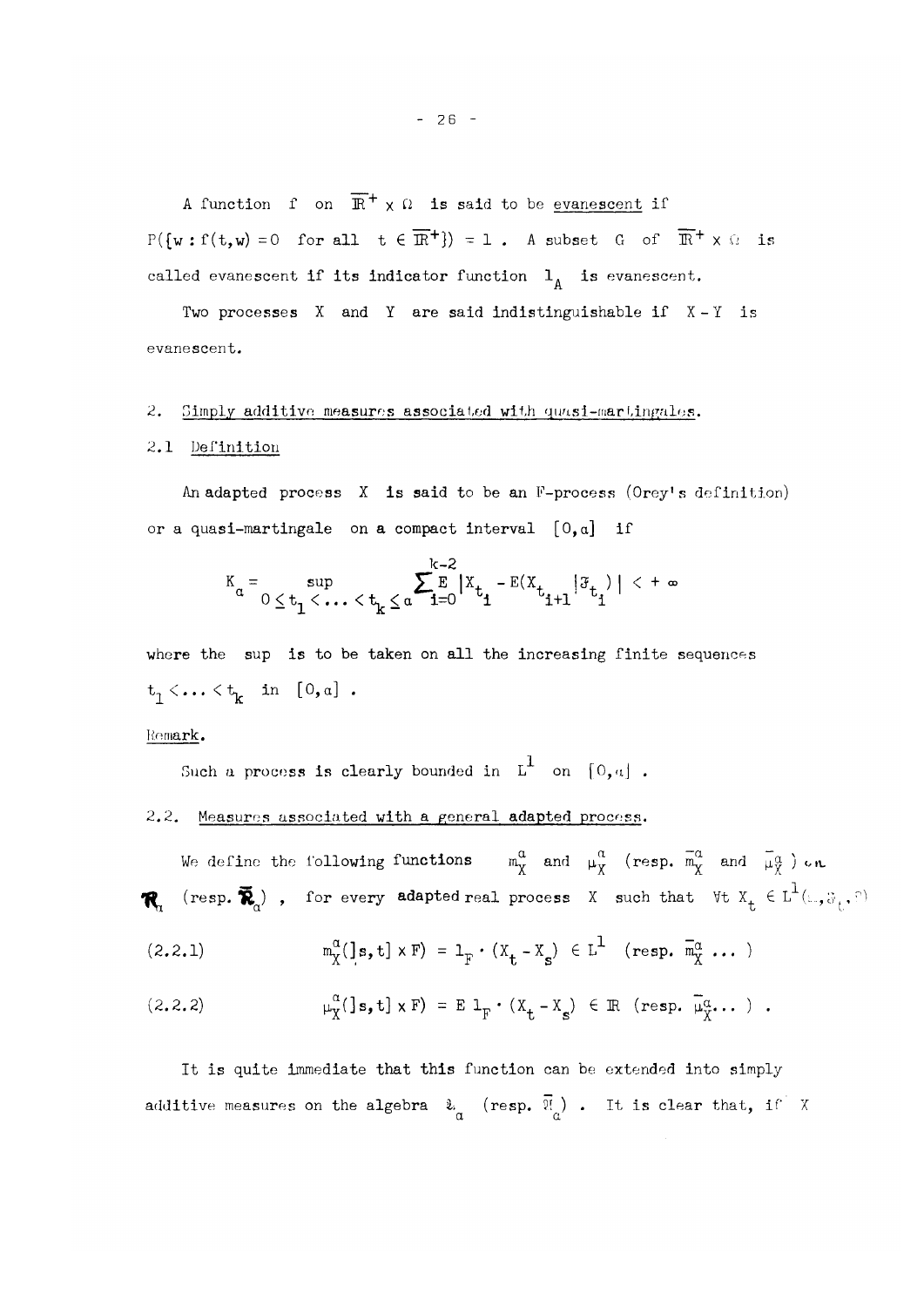is a Banach valued process (in Banach space E), we can still define  $m_{\chi}^{\alpha}$ and  $\mu_{\mathbf{X}}^+$  through formula (2.2.1) and (2.2.2). In this case  $\mu_{\mathbf{X}}^+$  takes its values in  $L_{E}^{1}(\Omega, \mathcal{F}_{\alpha},P)$  and  $\mu_{x}^{\alpha}$  takes its values in  $E$ .  $E = \frac{1}{2}$ 

The following proposition follows immediately from the definition

#### Proposition 1.

 $\overline{\mu}_{x}^{\alpha}$  is positive (resp. negative, resp. zero) if and only if X is a submartingale (resp. a supermartingale, resp. a martingale), on  $[0, \alpha]$  . Same statement for  $\mu_X^{\alpha}$  and  $[0, \alpha]$  .

#### Remark.

From the convention  $X_{\infty} = 0$ , it follows that  $\overline{\mu}_{X}^{\infty}$  is positive.  $\mathcal{F}_{\mathcal{F}}$  , it follows that yie follows that  $\mathcal{F}_{\mathcal{F}}$  is positive , it follows that  $\mathcal{F}_{\mathcal{F}}$ (resp. negative , resp. negative , respective submartin-  $\alpha$  is a negative submartin-  $\alpha$  is a negative submartingale on

#### Proposition 2.

For two finitely valued stopping time  $\sigma$  and  $\tau$  ,  $\sigma \leq \tau$  $\mu_x$   $\exists \sigma, \tau \exists = E(X_\tau - X_\sigma)$   $\qquad \pi_x$   $\exists \sigma, \tau \exists = x_\tau \land x$ 

#### Proof.

lt {o = t<sub>o</sub><...<t<sub>n</sub>} is a set including the values of σ and **T ,** *a* and **T** can be written .

$$
\sigma = \sum_{i=0}^{n-1} (t_{i+1} - t_i) 1_{F_i}
$$
  
\n
$$
\tau = \sum_{i=0}^{n-1} (t_{i+1} - t_i) 1_{G_i}
$$
  
\n
$$
F_i \in \mathcal{F}_{t_i}
$$
  
\n
$$
G_i \in \mathcal{F}_{t_i}
$$
 and  $G_i \supset F_i$ 

Then

$$
\bigg] \sigma, \tau \bigg] = \bigcup_{i=1}^{n-1} \bigg] \tau_i, \ \tau_{i+1} \bigg] \times (G_i - F_i)
$$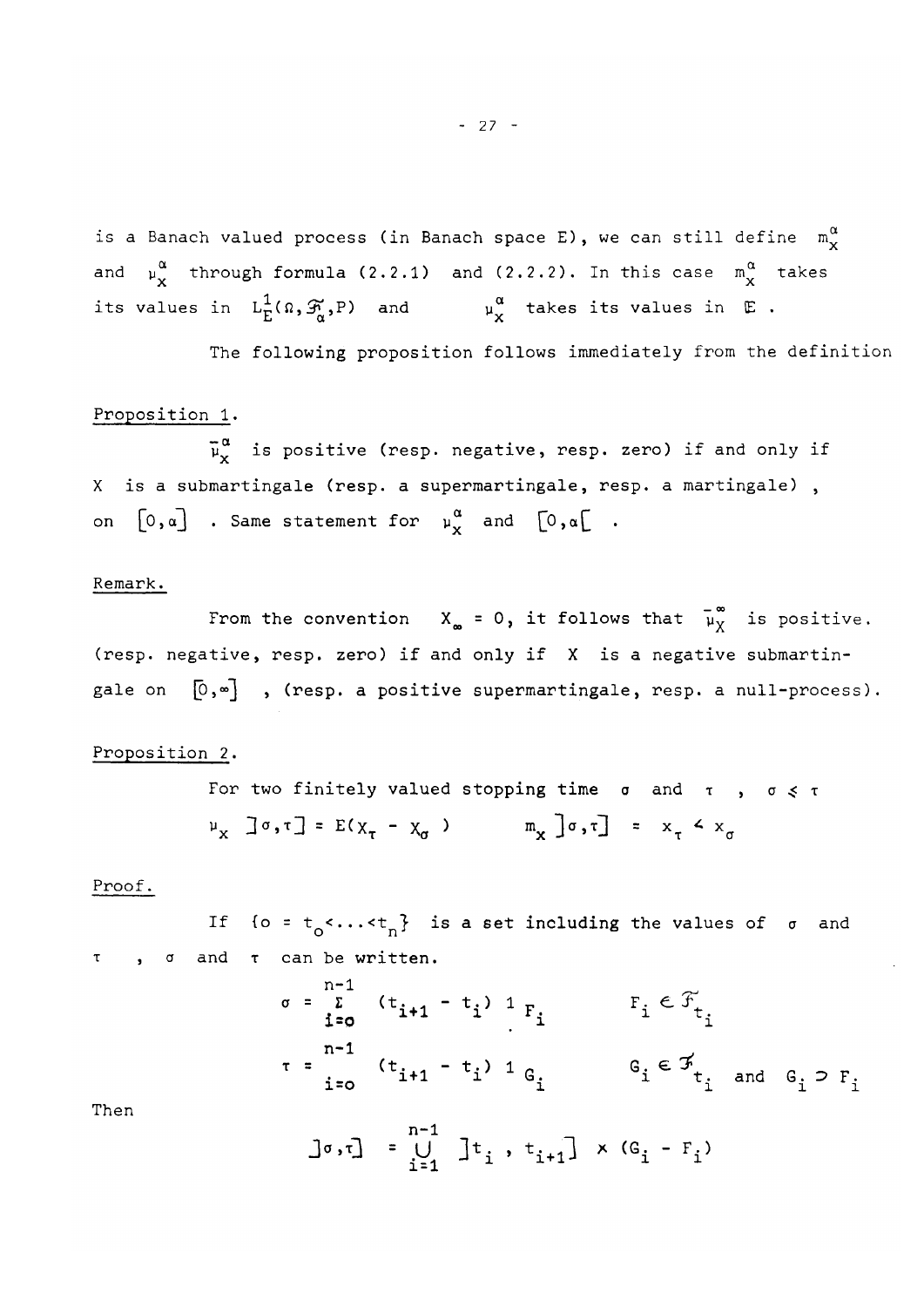and the formulas of the proposition follow immediately from the definition of  $m_{\chi}$ ,  $\mu_{\chi}$  and the fact that

$$
X_{\tau} = \sum_{i=0}^{n-1} (X_{t_{i+1}} - X_{t_i}) I_{G_i}.
$$

2.3. More on the correspondence  $X \rightarrow \mu_X^{\omega}$ .

From the assumption  $X_{\infty} = 0$ , and the relation

$$
\overline{\mu}_{X}^{\infty}(\mathbf{z},\mathbf{s}) \times \mathbf{F}) = -\mathbb{E}(\mathbf{1}_{\mathbf{F}} \cdot \mathbf{X}_{t})
$$

it is clear that  $\bar{\mu}_{\bar{X}}^{\infty}$  <---> X is a one-to-one correspondence between finitely additive measures  $\mu$  on  $\overline{\mathfrak{V}}_{\infty}$  such that for every  $t$ ,  $\mathbb{F} \rightarrow \mu(\mathbf{J} \mathbb{I}, \mu) \times \mathbb{H}$  is an absolutely continuous bounded measure  $\mathbf{1}$ 

2.3 Theorem 1.

 $\overline{\mu}_{X}^{\alpha}$  of bounded variation on  $\overline{\mathfrak{A}}_{\alpha} \Longleftarrow \searrow X$  is an F-process on [0,a]. In this case  $|\bar{\mu}_{X}^{\alpha}|$  (10,  $\alpha$ )  $\times$   $\Omega$ ) =  $K_{\alpha}$ .

Proof.

By definition, for every predictable  $[s, t] \times F'$ ,

that  $\mathcal{X}^{\mathcal{A}}$  for all the defined up to a modification) . The all the all the all the anomalous set

(2.3.1) 
$$
\left| \tilde{\mu}_{X}^{\alpha} \right| (] \mathbf{s}, \mathbf{t} \times \mathbf{F}) = \sup_{\mathbf{i}} \sum_{i} \left| \mathbb{E} (\mathbf{1}_{F_{\mathbf{i}}} \cdot (\mathbf{X}_{t_{\mathbf{i}}} - \mathbf{X}_{s_{\mathbf{i}}})) \right|
$$

where  $([s^{\prime},t^{\prime}_1] \times \mathbb{F}^{}_{1})$  is any family of disjoint rectangles included in  $\left[ \cdot \right]$ *r*, t $\left[ \cdot \right]$   $\times$  F .

By taking a finer partition if necessary, one may assume that the partition on the right-hand side of (2.3.1) is of the following form

(2.3.2) HVW ^ *<sup>X</sup> \ l <sup>9</sup> -* < <sup>t</sup> <sup>n</sup> <  *> 1 = 1 ... \] .*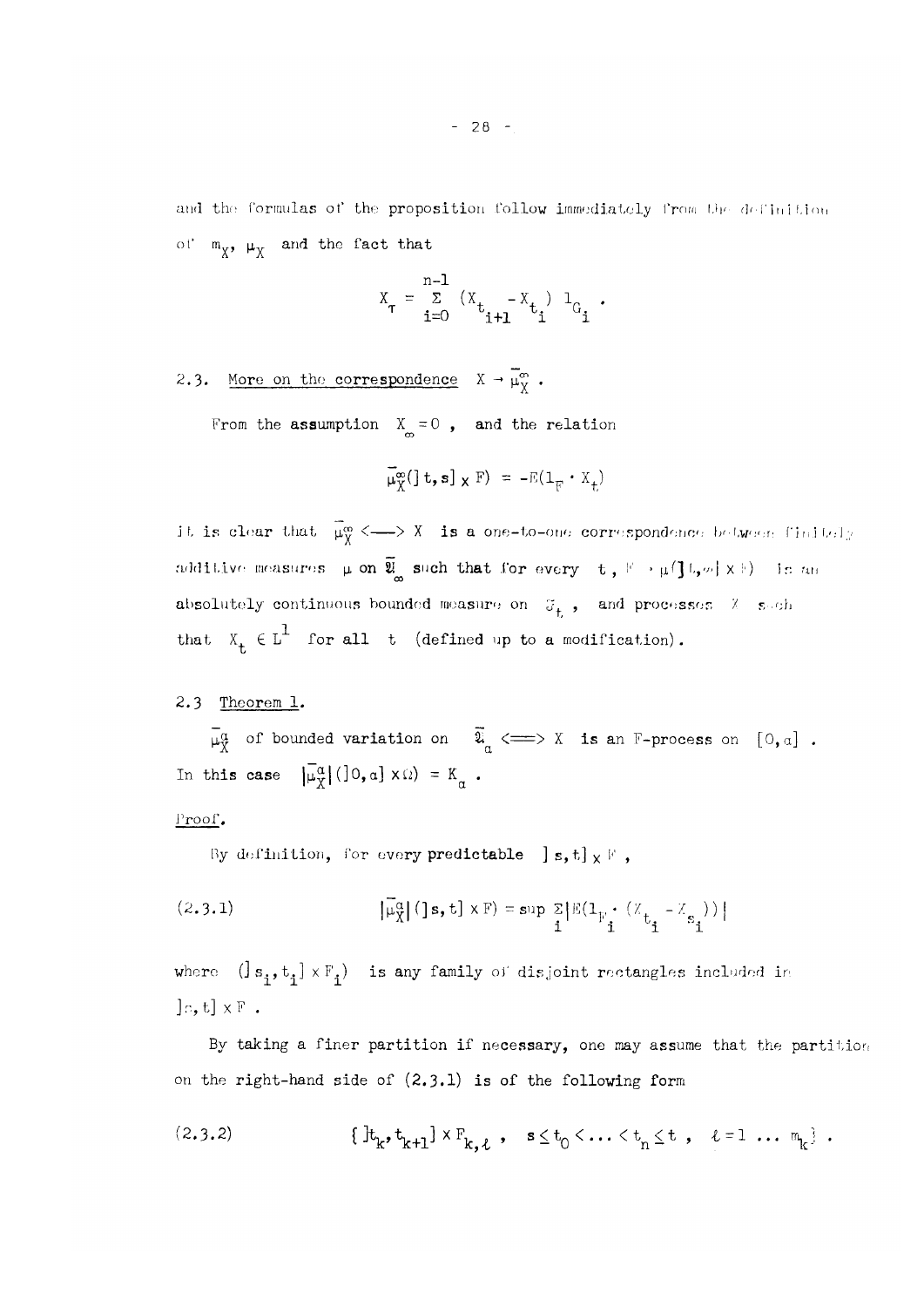*- 29 -*

I **.el,** us **then denot e** 

$$
\Lambda_{\mathbf{k}} = \left[ \mathbf{E}(X_{t_{k+1}} \mid \mathcal{F}_{t_k}) - X_{t_k} > 0 \right] .
$$

It is clear, from  $V_{\mathbf{r} - \mathbf{r}} \in \mathfrak{F}_+$  , that  $k, \nu$ , the track  $k$ 

$$
(2.3.3) \qquad \qquad \Sigma \qquad |E(X_{t_{k+1}} - X_{t_k})| \cdot |F_{t_{k,\ell}}| = \Sigma \Sigma \qquad |1_{t_{k,\ell}} \qquad |X_{t_{k+1}} - t_{t_k}| \leq \epsilon
$$

$$
\leq \frac{\Sigma}{\mathbf{k}} \mathbb{E}\big[\mathbb{E}\big(\mathbb{X}_{t_{k+1}} - \mathbb{X}_{t_{k}}\big|\mathbb{G}_{t_{k}}\big)\big] \hspace{1mm} + \hspace{1mm}
$$

Qn the other hand it is trivial that for each division  $s = t_0 \leq \ldots \leq t_k \leq t$ .

$$
\widetilde{\mu}_X^{\alpha}(\exists\,s,\,t)\,\times\mathbb{F})\,\geq\,\underset{\mathbf{k}}{\Sigma}\,\mathbb{E}[\,\mathbf{1}_{\Lambda_{\mathbf{k}}}+\,(x_{\mathbf{t_{k+1}}}-x_{\mathbf{t_{k}}})\,+\,\mathbb{E}\,\mathbb{E}[\,\mathbf{1}_{\Lambda_{\mathbf{k}}}+\,(z_{\mathbf{t_{k+1}}}-z_{\mathbf{t_{k}}})\,]\quad.
$$

The two last inequalities imply the theorem.

### Theorem *l(*

If X is Banach valued, the same conclusions as in Theorem 1 hold For the Banach valued finite additive-measure  $\overline{\mu}_{X}^{\alpha}$ .

#### Proof.

With the same notations as in the proof of Theorem 1

$$
\left[\overline{\mu}_{X}^{\alpha}[(\exists s, t] \times F) = \sup_{k \in \mathcal{L}} \Sigma E(\mathbf{1}_{F_{k, \ell}} \cdot E(\mathbf{X}_{t_{k+1}} - \mathbf{X}_{t_k} | \mathcal{F}_{t_k}))\right]
$$

where the sup is taken over all the partitions of the form  $(2,3,2)$ . Inequality (2.3-3) is proven exactly the same way.

For every  $\varepsilon$ , there exists a step function

$$
\phi_k = \sum_{\ell} 1_{F_{k,\ell}} \cdot x_{k,\ell}^{\dagger} \quad , \quad x_{k,\ell}^{\dagger} \in E^{\dagger} \quad ||\phi_k||_{\infty} \leq 1
$$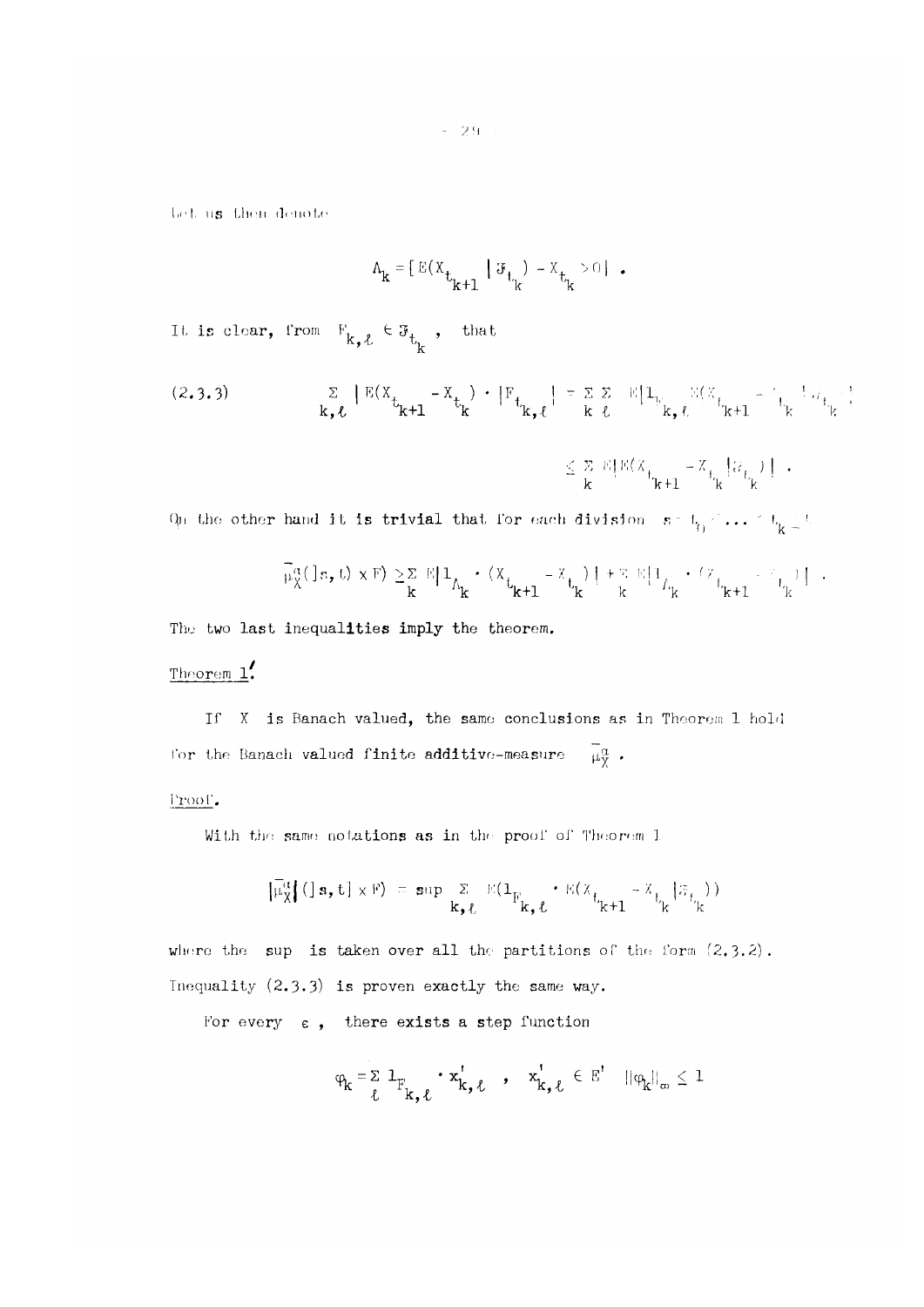such that

$$
|\mathbb{E}(X_{t_{k+1}} - X_{t_k}|\mathcal{F}_{t_k})| \ge \langle \varphi_k, \mathbb{E}(X_{t_{k+1}} - X_{t_k})|\mathcal{F}_{t_k}\rangle
$$
  

$$
\ge |\mathbb{E}(X_{t_{k+1}} - X_{t_k}|\mathcal{F}_{t_k})| - \frac{\epsilon}{n}.
$$

From here it is easily seen that for every  $\varepsilon$ 

$$
\overline{\mu}_{X}^{\alpha}(\cdot \mid \mathbf{s}, t] \times F) \geq \sum_{k=1}^{n} |E(X_{t_{k+1}} - X_{t_{k}} | \mathcal{F}_{t_{k}}) | - \varepsilon.
$$

And then

$$
\overline{\mu}_X^{\alpha}(\ ]\mathbf{s},\mathbf{t}]\times \mathbb{F})\ \leq \mathrm{K}_{\alpha}
$$

# 3. Bounded variation of  $\mu_X$  and regularity of trajectories of X. Theorem **2.** (Orey) .

Let X be a separable real quasi-martingale on **[0**,a] . Almost surely the trajectories have left and right limits.

Proof.

The proof goes as the traditional proof for martingales due to boot. (cf.  $[11]$  p. ). Let a and b be two real numbers  $a < b$ . Let  $S = \{s_1 < s_2 < \ldots < s_{2n}\} \subset [0,a]$  . We define the times of up crossings and down crossings over [a,b], as follows:

$$
\sigma_1 = s_1 \qquad \sigma_{2k} = \begin{cases} \inf\{s : s \in S, s > \sigma_{2k-1}, X(s) \le a\} & \text{if } \{\frac{1}{2}\neq\sigma\} \\ \sigma_{2k-1} & \text{if } \{\frac{1}{2} = \phi \} \end{cases}
$$

$$
\sigma_{2k+1} = \begin{cases} \inf\{s : s \in S, s > \sigma_{2k}, X(s) \ge b\} & \text{if } \{\frac{1}{2}\neq\sigma\} \\ \sigma_{2k} & \text{if } \{\frac{1}{2} = \phi \} \end{cases}
$$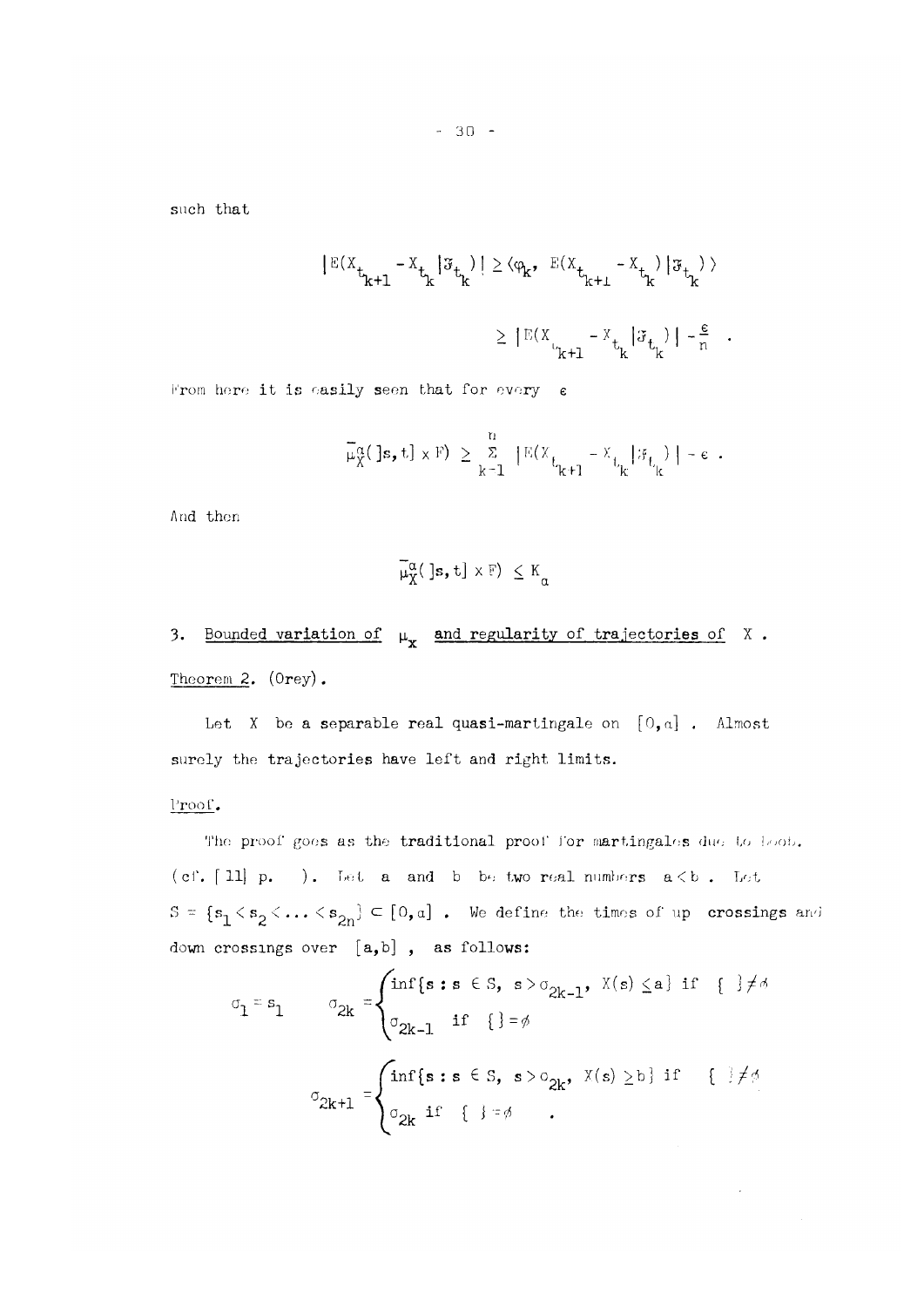The condition of bounded variation on  $\mu_{\widetilde{X}}^-$  implies  $\overline{X}$ 

$$
K_{\alpha} = \left\{ \mu_X^{\alpha} \middle| \left[ 0, \alpha \right] \times \Omega \right\} \ge \sum_{k=1}^{n-1} \left\{ \mathbb{E}(X_{\sigma_{2k+1}} - X_{\sigma_{2k}}) \middle| \right\}.
$$

Because of the positivity of  $X_{\alpha} = -X_{\alpha}$  : °2k+l *"2k* 

$$
\kappa_{\alpha} \geq \sum_{k=1}^{n-1} \mathbb{E} |X_{\sigma_{2k+1}} - X_{\sigma_{2k}}|
$$

$$
\geq \sum_{k=1}^{n-1} j \cdot (b-a) P(F_{S,j}^{(a,b)})
$$

where

$$
\mathrm{F}_{S,\,j}^{(\mathbf{a},\,\mathbf{b})}=\{\mathbf{w}:\,j\quad\text{among the}\quad \mathrm{X}_{\sigma_{2k+1}}-\mathrm{X}_{\sigma_{2k}}\quad\text{on}\quad \text{for}\quad
$$

We may then consider a dense denumerable set S in  $[0, a]$ , and an increasing sequence  $(S_n)$  of finite subsets of S such that  $S \cup S_{n}$ , and the corresponding sets  $F_c^{(a, b)}$  . From  $n'$ 

$$
P(F_{S_n}^{(a, b)}) \leq \frac{K_{\alpha}}{j \cdot (b - a)}
$$

we deduce that the set  $\Omega_{\infty}$  of trajectories having infinitely many crossings over  $[a,b]$ , on the set S, has probability 0.

The property of the theorem is deduced from there, by the usual argument.

#### 4-. Decomposition theorems.

We recall that an additive function  $\mu$  on an algebra  $\mathcal U$  of sets is the difference of two positive additive functions  $\mu^+$  and  $\mu^-$  if and only if  $\mu$  is of bounded variation on any set A of  $\mathfrak{A}$ , i.e.: if  $V$  A  $\in$   $\mathbb{R}$   $\left| \mu \right|$  (A) = sup $\left\{ \sum\limits_{i=1}^{n} \mu(A_i) : (A_i)$ , any finite partition of A,  $A_i \in \mathbb{R} \right\}$   $\left\{ \infty \right\}$ , one has

$$
\left[\mu\right](A) = \mu^{\top}(A) + \mu^{\top}(A) .
$$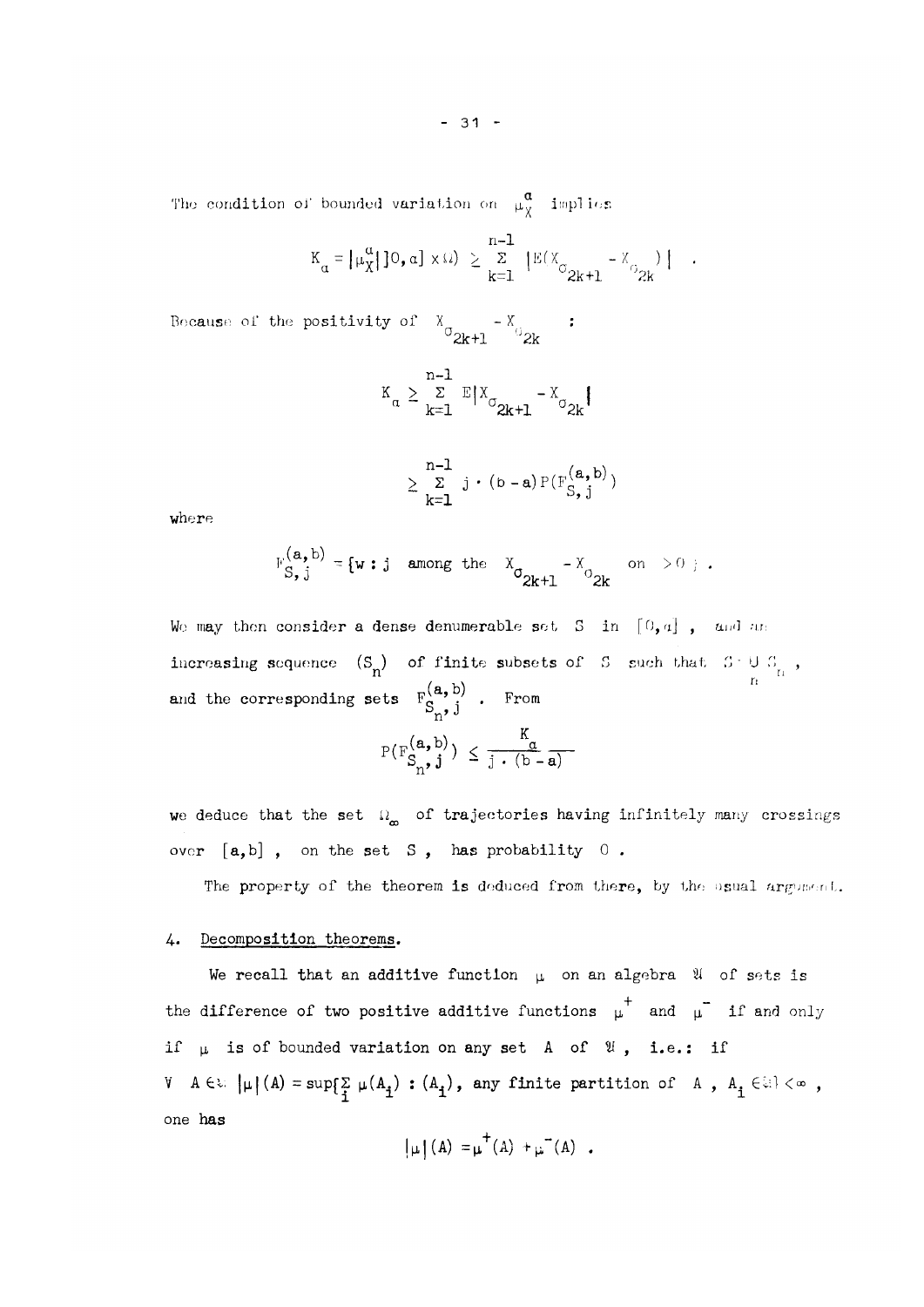One may view this as a Riesz decomposition in the ordered space (completely reticulated: see Bourbaki Integration I §1) of relatively bounded linear *i* ) and the space of step functions on  $\mathfrak{A}$ . Every simply additive function  $\mu$ , with bounded variation, is isomorphically (linearly and for the order) associated with a linear form  $\tilde{\mu}$  by

$$
\langle \widetilde{\mu},\begin{array}{cc} \Sigma \mathbb{A}_1 \\ i \end{array} \big|_{\mathbb{S}^{-1}_1} \rangle = \begin{array}{ccc} \Sigma & \alpha_1 \ \widetilde{\mu}(\mathbb{S}_1) \end{array}.
$$

We recall too, that the  $\sigma$ -additive-functions on  $\ddot{\bm{\varepsilon}}$  are easily seen to constitute a Riesz Band (cf. Bourbaki, Ref. above).

The band of the simply additive functions, which are orthogonal ("étrangères") to all o-additive-functions is formed from all the so called "purely finitely additive functions," which may be characterized in the following way:

> $\mu$  is purely finitely additive, if  $(0 \le v \le |\mu|)$  and v  $o$ -additive)  $\Longrightarrow \neg v = 0$ .

Every finitely additive measures with bounded variation is the sum  $\mu_\omega$  + a o-additive measure and a purely finitely additive one. The decomposition is unique.

These decomposition theorems give us immediately the following 4.1. Theorem 3.

Every quasi-martingale X on **[0**,a] is the difference of two positive  $L^1$ -bounded supermartingales  $x^+$  and  $x^- : X_t = x^- - X_t^+$ . The decomposition is unique if we assume  $X_{\alpha} = 0$  and impose  $X^+ (\alpha) = X^-(\alpha) = 0$  and: for every  $\varepsilon > 0$  there exists a sequence  $\tau_1 < \ldots < \tau_n$  of finitely valued stopping times with values in  $[0, a]$  and two subsequences  $(\tau_i^{'})$ ,  $(\tau_j^{''})$  whose union is  $(\tau_i)$  such that

(4.1.2) 
$$
\sum_{i} E(X_{\tau_{i}^{1}}^{+} - X_{\tau_{i}^{1}}^{+}) + \sum_{j} E(X_{\tau_{j}^{1}}^{-} - X_{\tau_{j}^{1}}^{-}) \leq \epsilon.
$$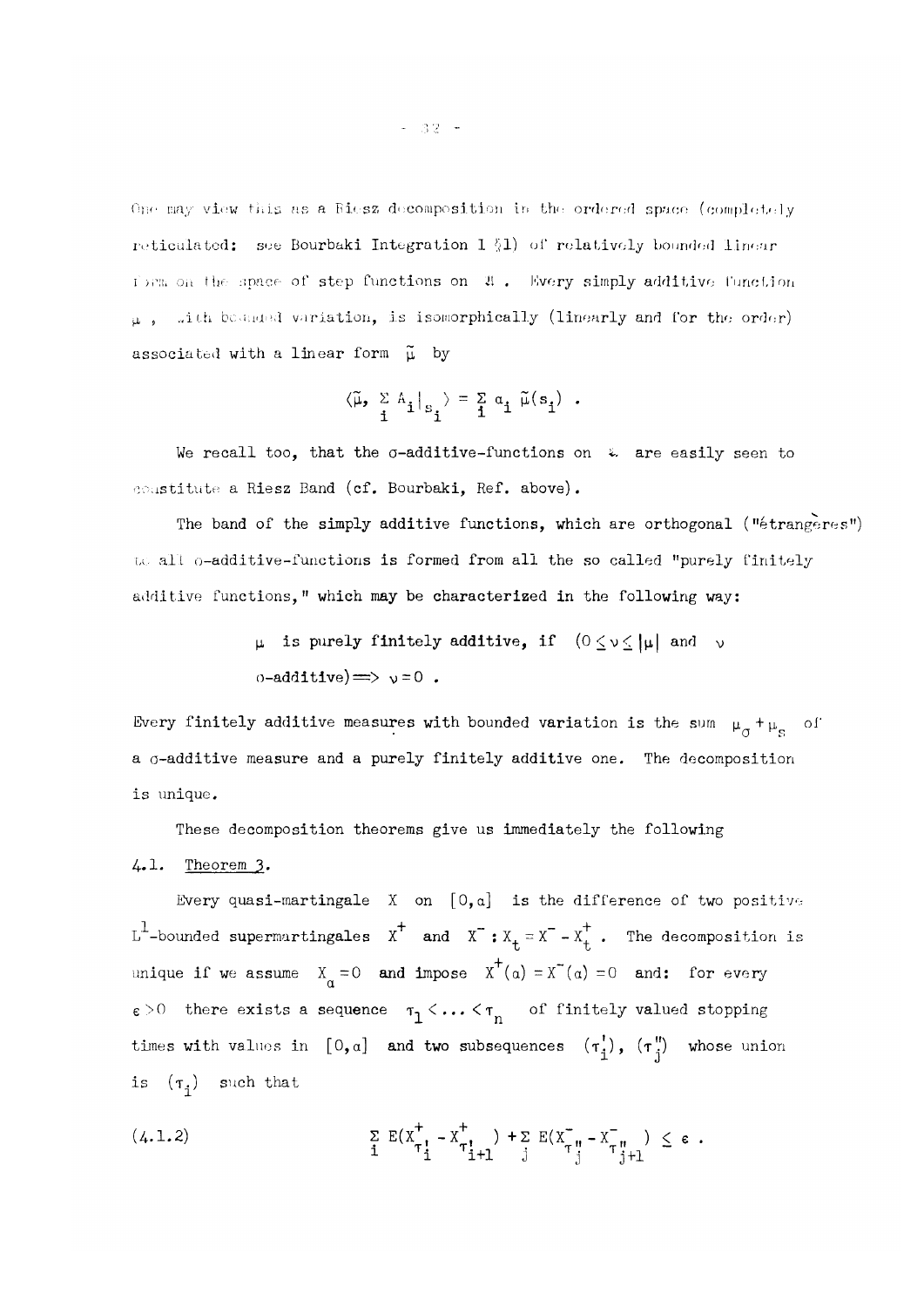Proof.

Decompose 
$$
\mu_X^{\alpha} = \mu_X^{\alpha^+} - \mu_X^{\alpha^-}
$$
, and take  
\n
$$
X_t^+ = \left(\frac{d\nu_t^+}{dP}\right)_{\delta_t}, \quad X_t^- = \left(\frac{d\nu_t^-}{dP}\right)_{\delta_t} : \text{Radon-Nikodym derivatives of}
$$
\nthe measures  $\nu_t^+$  and  $\nu_t^-$  defined on  $\mathcal{F}_t$  by  
\n $\nu_t^+(F) = \mu_X^{\alpha,+}(\ ]t, a] \times F$ 

and

$$
\mathsf{v}_{\mathsf{t}}^{\dagger}(\mathbb{F}) = \mathsf{\mu}_{\mathsf{X}}^{\alpha_{\bullet} -}(\, \mathbf{1}_{\mathsf{t},\alpha} \mathbf{1} \times \mathbb{F})
$$

The decomposition  $X_t = X_t^- - X_t^+$  follows from

$$
\mu_X^{\alpha}(\mathbf{1} \mathbf{t}, \mathbf{a}] \times \mathbf{F}) = -\mathbf{E}(\mathbf{1}_{\mathbf{F}} \cdot \mathbf{X}_{\mathbf{t}}) = -\mathbf{E}(\mathbf{1}_{\mathbf{F}} \cdot \mathbf{X}_{\mathbf{t}}^{\dagger}) + \mathbf{E}(\mathbf{1}_{\mathbf{F}} \cdot \mathbf{X}_{\mathbf{t}}^{\dagger})
$$

as to the unit to the unit theorem, it expresses only that the theorem, it expresses only that  $\alpha$  $\inf(\mu^{\alpha, +}_X, \mu^{\alpha, -}_X) = 0$ .

4.2. Extension of 
$$
\overline{\mu}_{\lambda}^{\infty}
$$

here made that  $X_{\infty} = 0$  ). It follows immediately from the decomposition theorem 3 that  $V F \in U \cup \mathcal{F}_t$ t e R'

$$
\lim_{t \to \infty} \overline{\mu}_{X}^{\infty}(\ ]t, \infty] \times F) = - \lim_{t \to \infty} E(1_F \cdot X_t) \quad \text{exists.}
$$

It is then clear that if we set

$$
\overline{\mu}_{\overline{X}}(\{\infty\} \times F) = \lim_{t \to \infty} \overline{\mu}_{\overline{X}}^{\infty}(\,] t, \infty] \times F)
$$

and

$$
\overline{\mu}_{\chi}(s,t] \times F) = \overline{\mu}_{\chi}^{\infty}(s,t] \times F) \text{ whenever } s < t \in [0, +\infty] ,
$$

we define an additive extension  $\bar{\mu}_{X}$  of  $\bar{\mu}_{X}^{\infty}$  to the algebra called  $\bar{\lambda}$  above.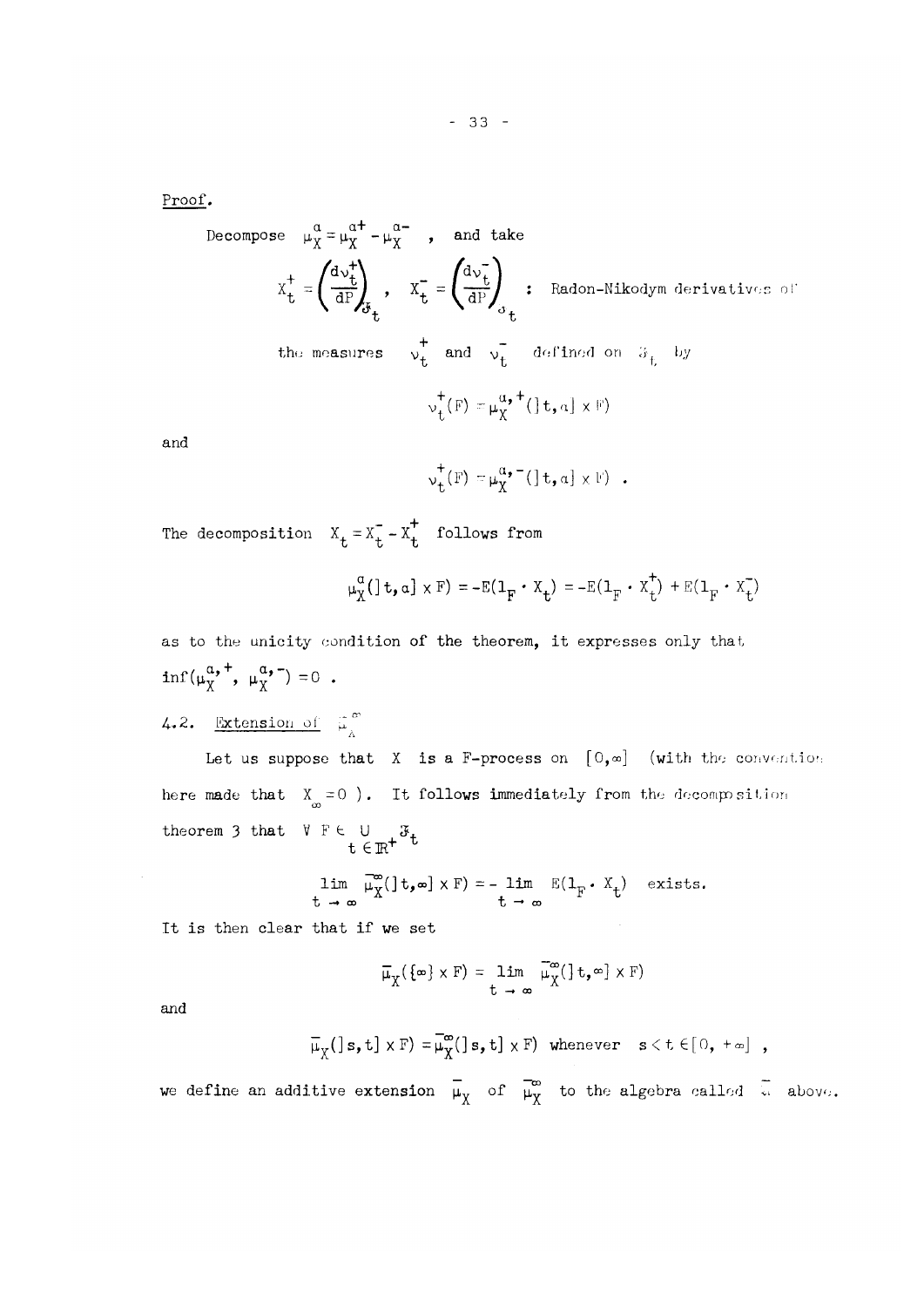It is evident that  $\overline{\mu}_{X}$  is the difference of the extentions  $\overline{\mu}_{X}^{+}$  and  $\overline{\mathsf{O1}}$   $\overline{\mathsf{\mu_Y}}$  and  $\overline{\mathsf{\mu_Y}}$  . As those extensions are such that  $\overline{\mathsf{nn}}(\overline{\mathsf{\mu_Y}}, \overline{\mathsf{\mu_Y}}) = 0$  , they are respectively the positive part and negative part of  $\mu_{\chi}$  .

From these definitions, follows immediately:

Proposition 3.

 $(X_t)_{t \in \mathbb{R}^+}$  is a martingale if and only if  $\overline{\mu}_X([0, \infty] \times \Omega) = 0$  .  $(X_t)_{t \in \mathbb{R}^+}$ is a boomeral (i.e. a behindre substitute substitute such that  $\frac{1}{n}$   $\frac{1}{n}$  $\overline{u}$  f<sub>m</sub>  $\overline{u}$   $\overline{v}$  -0 if and only if  $\overline{\mu}_X \leq 0$  and  $\overline{\mu}_X \{\infty\} \times \Omega = 0$ .

Every quasi-martingale X can be written uniquely as

$$
X = M + V^- - V^+
$$

where  $V^-$  and  $V^+$  are potentials verifying the condition  $(4.1.2)$   $(X^+$  and  $X^-$  being replaced by  $V^+$  and  $V^-$  in the statement of this condition), and M is a martingale.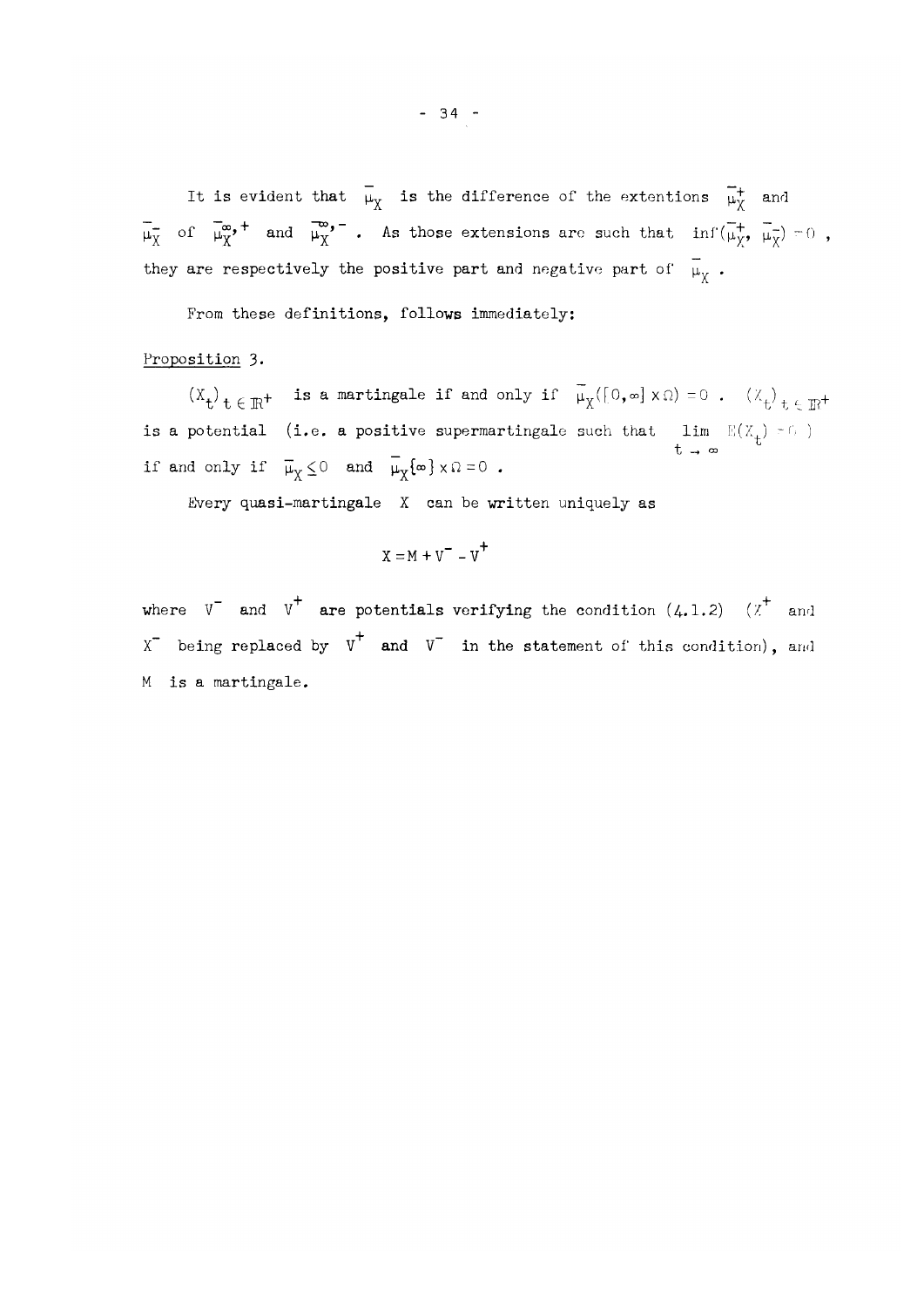### 4.3. Theorem  $4.$  (Orey)

Let  $(\mathfrak{F}_{\! \! \alpha})$  be a decreasing sequence of  $\sigma$  algebras with  $\mathfrak{F}=\oplus_{i \in \mathcal{J}_{\alpha}}$ n If the variables  $X_n$  verify

$$
\sum_{n} \mathbb{E} \left( \mathbb{E} (X_n - X_{n+1} | \mathfrak{F}_{n+1}) \mid \, \leq \infty \right),
$$

Then they are uniformly integrable.

#### Proof.

We refer to  $|10|$  for the proof, or the preceding theorem may be applied, and we can then use uniform integrability properties of supermartingales.

# 5. Characterization of  $\sigma$ -additive and purely finitely additive parts. 5.1.  $\sigma$ -additivity on  $\mathcal{S}_{m}$ .

We consider here the case when X being a quasi-martingale on every bounded interval  $[0,a]$ ,  $\overline{\mu}_{\overline{X}}^{\infty}$  is of bounded variation only on the algebra  $\mathcal{P}_z$  generated by bounded predictable rectangles. So we take only its restriction  $\mu_{\chi}$  to i<sub>n</sub> into consideration.

#### Definition.

We recall that a process  $X$  on  $[0,\infty[$  is said to be of class  $D$  if the set  $\{X_{\tau_i} : \mathbb{T} \text{ any finite-stopping time}\}$  is uniformly integrable. It is said to be <u>locally of class</u>  $D$  if for every  $\alpha < \infty$ , the set  $\{X_{\tau}: \mathbb{T} \text{ any stopping time } \leq \alpha\}$  is uniformly integrable.

#### Proposition 4.

Tf *Z'l* is o additive on £ , a € ]R<sup>+</sup> , and if X is a.s. right *a*  continuous, then for every stochastic interval  $[T, a]$ 

$$
\overline{\mu}_{X}^{\alpha}(\text{Tr},\alpha]) = E(X_{\alpha}) - E(X_{T}) \quad .
$$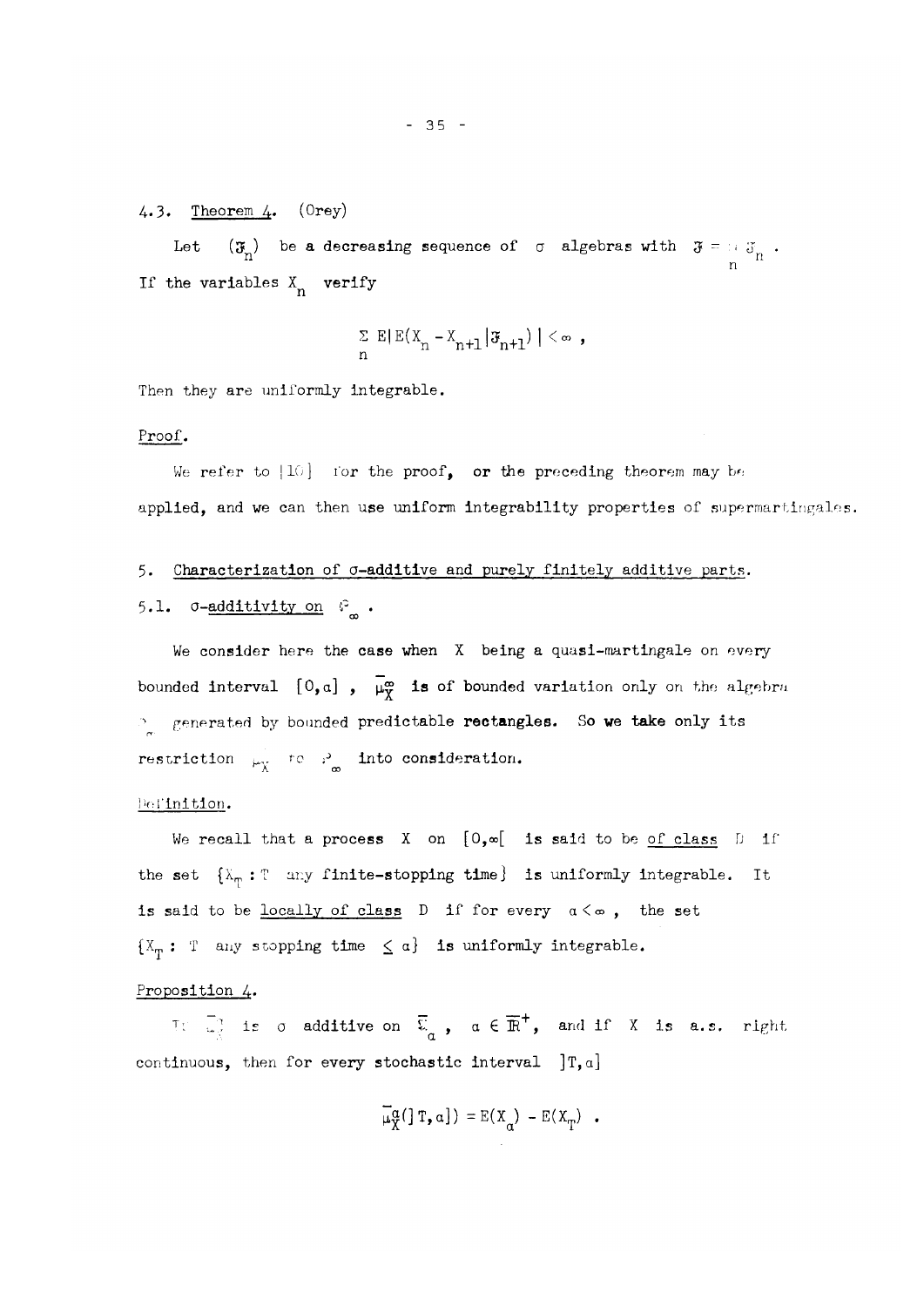inoul.

This proposition is trivially true for finitely valued stopping time T. Using for a stopping time  $T$ , an upper decreasing approximating sequence (T *)* , of finitely valued stopping time T , we have then, from the o-additivity,

$$
\overline{\mu}_{X}^{\alpha}(\mathbf{r},\mathbf{a}) = \lim_{n} \left[ \mathbf{E}(X_{\alpha}) - \mathbf{E}(X_{T_{n}}) \right] .
$$

But as

$$
\lim_{n} X_{T_{n}} = X_{T} \quad a.s.
$$

applying Theorem 4 to the variable  $X^{\dagger}_{\mathbf{m}}$  and  $\sigma$ -algebras  $\mathfrak{F}_{\mathbf{m}}$  we get the n n convergence of  $X_{\overline{n}}$  towards  $X_{\overline{n}}$  in  $L^+$  , and from there the proposition  $\wedge$ . n Theorem **5.** 

Let X be a real process, right continuous in  $L^1$ , which is a quasimartingale on every bounded interval  $[0,a]$ .

Then  $\mu^{\infty}_X$  is c-additive if and only if X is locally of class h.

Proof.

#### Necessity.

Let  $\alpha < \infty$  and  $\overline{\mu}_{X}^{\alpha}$  the restriction of  $\mu_{X}^{\infty}$  to  $\overline{P}_{\alpha} = \overline{P}^{\infty}$ . [0, a] x . T f  $\widetilde{\mu}_{Y}^{\alpha}$  is  $\sigma$ -additive, its positive and negative parts are  $\sigma$ -additive too. Let us consider the positive part associated with the positive supermartingale X . From the  $\sigma$ -additivity of  $\mu_{\mathbf{v}}=1$ im E(X\_-X\_) = 0 . Then there t Vs s exists a right-continuous version of  $X^-$ 

We define the stopping times

$$
R_n = \inf\{t : X_t > n\} .
$$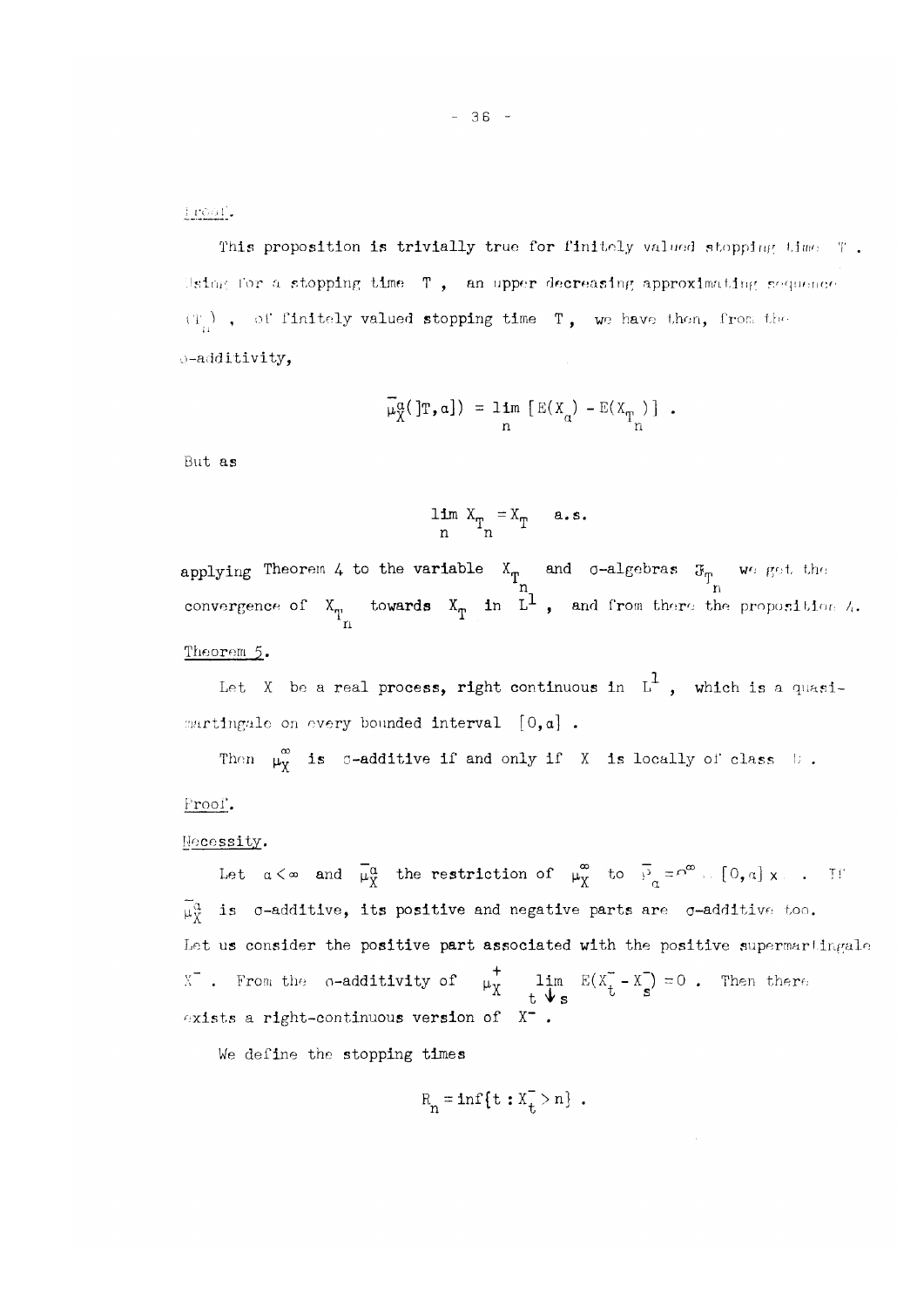For  $u < a$ 

$$
P(\cap \left[R_n \wedge u, u\right]) = 0.
$$

From the  $\sigma$ -additivity and proposition 4 we deduce

$$
\lim_{n} E(X_{u} - X_{R_{n} \wedge u}) = 0.
$$

Using the same argument as in Meyer [9], p. 13<sup>3</sup>, we will prove that this implies the uniform improbability of  $\{X^{\ }_T: \ T\leq u \}$  .

Let us define

T'(w) = T(w) if 
$$
X_{T(w)} \ge n
$$
  
T'(w) = u if  $X_{T(w)} < n$ .

One has

$$
R_n \wedge u \leq T^{\prime}
$$

and then

$$
E(X_{\overline{R}_n \wedge u}) \geq \int X_{\overline{T}} \bullet dP
$$
  

$$
\geq \int_{[X_{\overline{T}} \geq n]} X_{\overline{T}} \bullet dP + \int_{[X_{\overline{T}} \leq n]} X_{u}^{-} dP
$$

Then the contract of the contract of the contract of the contract of the contract of the contract of the contract of the contract of the contract of the contract of the contract of the contract of the contract of the contr

$$
\textstyle \int_{\left\{\,u\,<\,R_{n}\,\right\}}\textstyle x_{u}^{\top}\,dP\,+\textstyle \int_{\left\{\,u\,\geq\,R_{n}\,\right\}}\textstyle x_{R_{n}}^{\top}\,dP\,-\,\int_{\left\{\,X_{T}^{\top}\,<\,n\,\right\}}\textstyle x_{u}^{\top}\,dP\,\geq\,\int_{\left\{\,X_{T}^{\top}\,\geq\,n\,\right\}}\textstyle x_{T}^{\top}\,dP\,\leq\,x_{u}^{\top}\,\int_{\left\{\,X_{T}^{\top}\,\geq\,n\,\right\}}\textstyle x_{u}^{\top}\,dP\,\leq\,x_{u}^{\top}\,\int_{\left\{\,X_{T}^{\top}\,\geq\,n\,\right\}}\textstyle x_{u}^{\top}\,dP\,\leq\,x_{u}^{\top}\,\int_{\left\{\,X_{T}^{\top}\,\geq\,n\,\right\}}\textstyle x_{u}^{\top}\,dP\,\leq\,x_{u}^{\top}\,\int_{\left\{\,X_{T}^{\top}\,\geq\,n\,\right\}}\textstyle x_{u}^{\top}\,dP\,\leq\,x_{u}^{\top}\,\int_{\left\{\,X_{T}^{\top}\,\geq\,n\,\right\}}\textstyle x_{u}^{\top}\,dP\,\leq\,x_{u}^{\top}\,\int_{\left\{\,X_{T}^{\top}\,\geq\,n\,\right\}}\textstyle x_{u}^{\top}\,dP\,\leq\,x_{u}^{\top}\,\int_{\left\{\,X_{T}^{\top}\,\geq\,n\,\right\}}\textstyle x_{u}^{\top}\,dP\,\leq\,x_{u}^{\top}\,\int_{\left\{\,X_{T}^{\top}\,\geq\,n\,\right\}}\textstyle x_{u}^{\top}\,dP\,\leq\,x_{u}^{\top}\,\int_{\left\{\,X_{T}^{\top}\,\geq\,n\,\right\}}\textstyle x_{u}^{\top}\,dP\,\leq\,x_{u}^{\top}\,\int_{\left\{\,X_{T}^{\top}\,\geq\,n\,\right\}}\textstyle x_{u}^{\top}\,dP\,\leq\,x_{u}^{\top}\,\int_{\left\{\,X_{T}^{\top}\,\geq\,n\,\right\
$$

as  $[u < R_n] \subset [X_T^- < n]$  then the positivity of  $X^-$  implies

$$
\int_{[u \ge R_n]} x_{R_n}^{-} dP \ge \int_{[x_{T}^{-} \ge n]} x_{T}^{-} dP
$$

which proves the uniform integrability property. We do the same reasoning for  $X_T^-$ .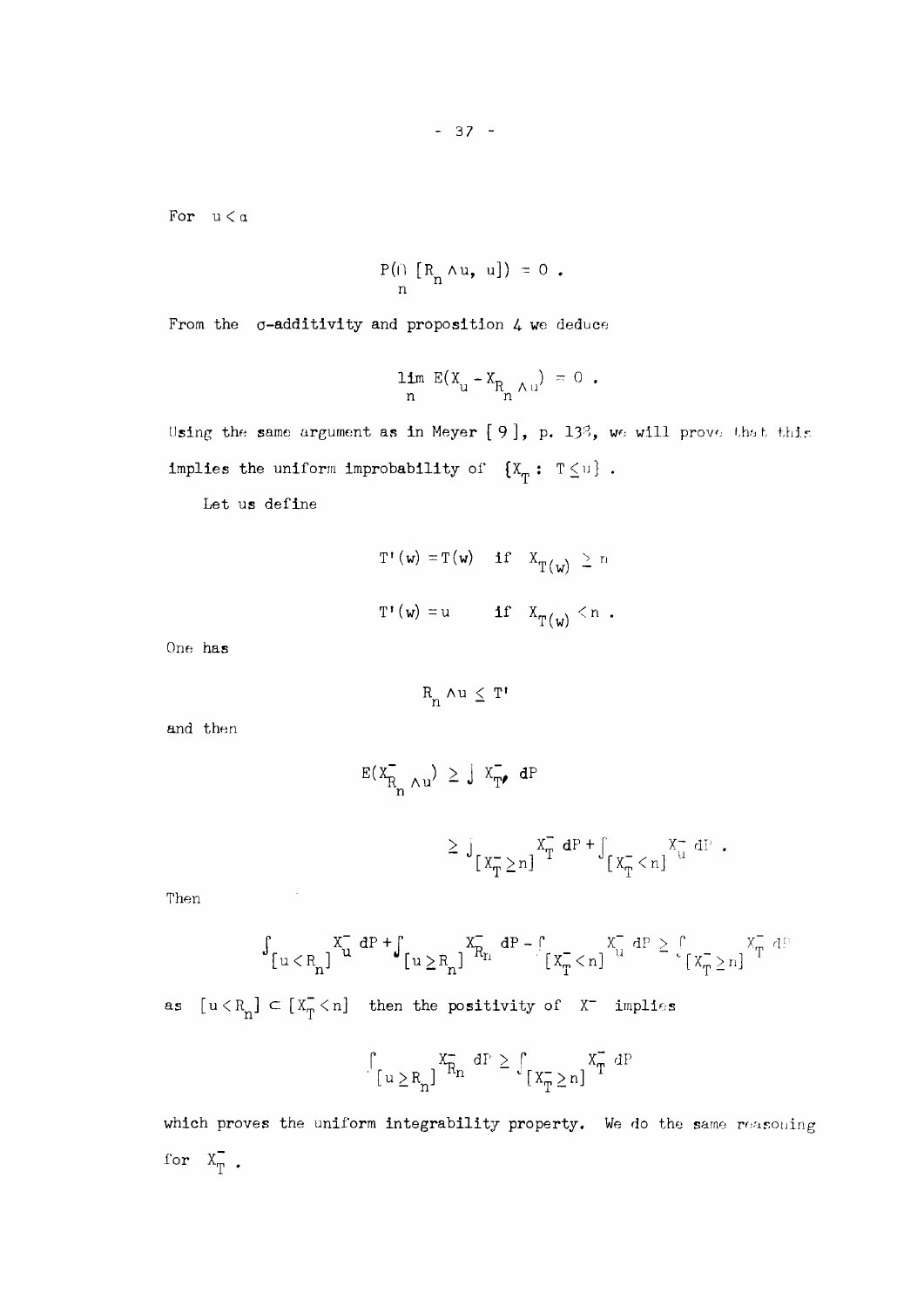fiui'i'icioncy.

We prove that for every decreasing sequence  $(\mathbb{H}_{\mathbf{n}})$  of sets from  $\mathfrak{F}_{\mathbf{n}}$ . **M c h** l.liai. 1 1 II ~</ 11 n

 $\bullet$ 

(5.1.1) 
$$
\lim_{n \to \infty} \sup_{\Lambda \in \mathfrak{A}} |\overline{\mu}_{X}^{\alpha}| (\Lambda) \quad \text{or} \quad \Lambda \in \mathfrak{A}_{\alpha}
$$

We start with a finite partition  $(C^{\ }_k)$  of  $]0, a] \times \mathbb{R}$  such that

$$
|\Sigma|\overline{\mu}_X^{\alpha}(C_{k})| - |\overline{\mu}_X^{\alpha}|[0, \alpha] \times \Omega| \leq \epsilon ,
$$

which implies

$$
\varepsilon_k^{} + \big|\widetilde{\mu}^\alpha_X(\textbf{C}_k^{})\, \big| \geq \big|\widetilde{\mu}^\alpha_X\big|(\textbf{C}_k^{})\, \big| \quad \text{with} \quad \textbf{E} \ \varepsilon_k^{} \leq \varepsilon \enspace .
$$

We will be finished if we can prove that for a suitable n

(5.1.3) 
$$
\overline{\mathfrak{A}}_{\alpha} \ni \Lambda \subset C_{k} \cap ]0, \alpha] \times \mathbb{H}_{n} \implies |\overline{\mu}_{\chi}^{\alpha}|(\Lambda)| \leq 2\varepsilon_{k}.
$$

l''rom *(t).1.2)* it follows easily that

(5.1.4) 
$$
V A \in \overline{\mathfrak{A}}_{\alpha} , A \subset C_{\mathbf{k}} , \mathbf{e}_{\mathbf{k}} + |\overline{\mu}_{\chi}^{\alpha}(A)| \geq |\overline{\mu}_{\chi}^{\alpha}| (A) .
$$

 $\mathbf{f} = \begin{bmatrix} 1 & 1 & 1 \\ 1 & 1 & 1 \\ 1 & 1 & 1 \end{bmatrix}$ 

We can find  $]\circ, \tau]$  where  $\circ$  and  $\tau$  are finitely valued stopping the s  $\mathsf{c}_i$ et that  $\mathsf{A} \subseteq \mathsf{c}_j$  ,  $\mathsf{f} \in \mathsf{C}_{\mathsf{b}}$  ii  $\mathsf{c}_j$  and  $\mathsf{x} \mathsf{H}_{\mathsf{b}}$  . Then, from  $(5.1.4)$ 

$$
\left| \widetilde{\mu}_{X}^{\alpha} \right| (A) \subseteq \left| \widetilde{\mu}_{X}^{\alpha} \right| \sigma, \tau \right| \leq \epsilon_{k} + \left| \widetilde{\mu}_{X}^{\alpha} (\left[ \sigma, \tau \right] ) \right|
$$
  

$$
\leq \epsilon_{k} + \left| \int_{\tau_{\alpha}} (\overline{X}_{\tau} - \overline{X}_{\sigma}) d\Gamma \right| .
$$

from the uniform integrability of the  $\frac{X}{T}$  it is then possible to Cind  $\pm$ such that  $(5.1.3)$  holds. The theorem then follows from the lemma.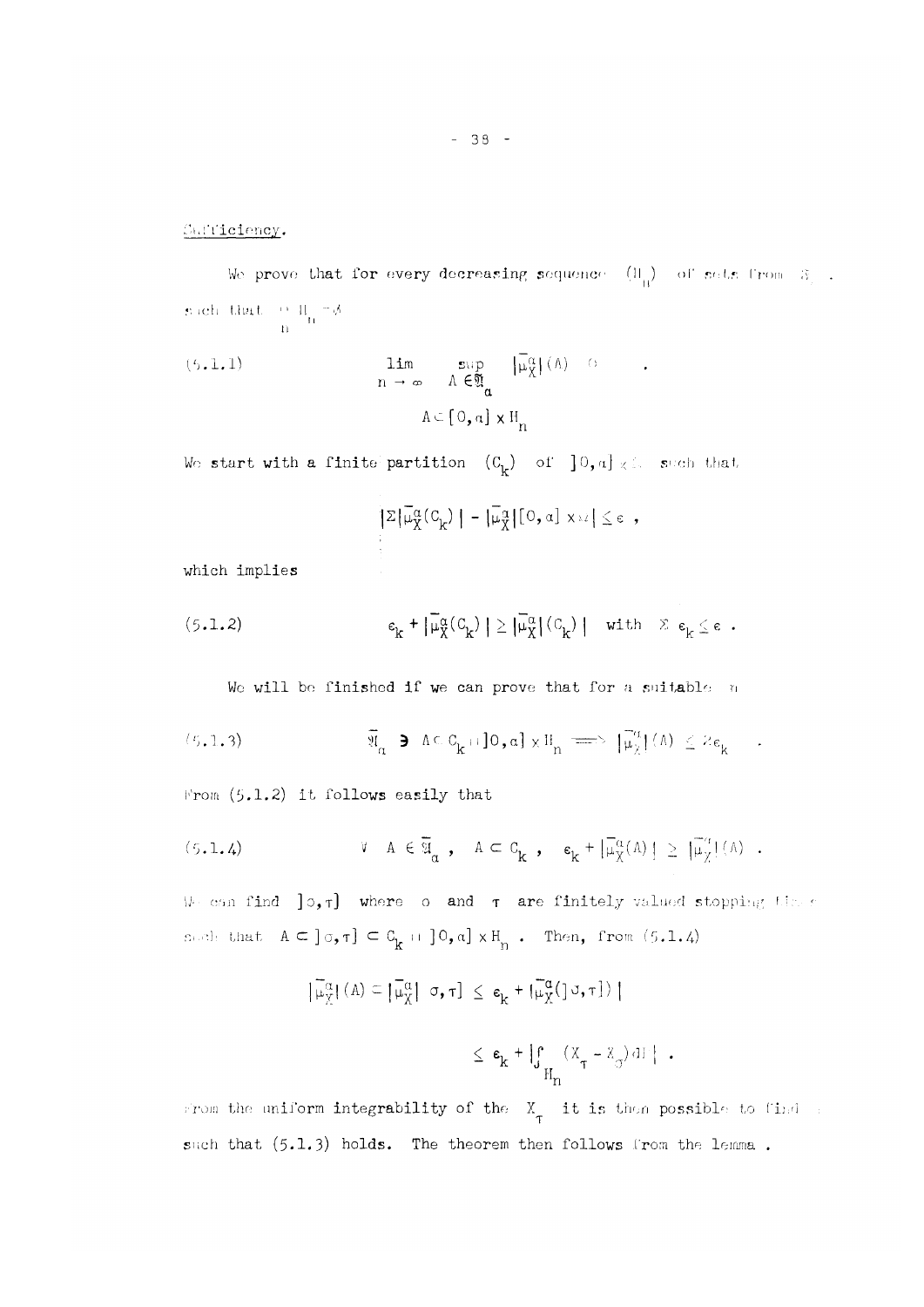Lemma (Pellaumail).

Let  $\lambda$  be a finitely additive measure on  $\mathfrak{A}_{\mathbb{Z}_2}$ , with the following a properties: it is of finite variation and

 $(1)$  V Ft  $\mathfrak{F}_{\mathbf{S}}$  ,  $\mathbf{s} \leq \mathbf{t}$ 

$$
\lim_{t \to \infty} |\lambda(\mathbf{J} s, t] \times F| = 0
$$

(ii) for every decreasing sequence  $(F^{}_{n})$  extracted from  $\sigma^{}_{n}$ , such that  $\begin{pmatrix} 1 & F_n = \phi \\ n & n \end{pmatrix}$ 

$$
\lim_{n \to \infty} \sup_{A \in \overline{\mathfrak{A}}_{\alpha}} |\lambda(A)| = 0.
$$
  

$$
A \subset ]0, \alpha] \times F_n
$$

Then  $\lambda$  is  $\sigma$ -additive.

Proof,

Wo have to prove that for every decreasing sequence

(5.1.5) 
$$
(\Lambda_n), \quad \Lambda_n \in \overline{\mathfrak{A}}_n \text{ and } \quad \underset{n}{\text{and}} \quad \Lambda_n = \emptyset, \quad \underset{n}{\text{lim}} \lambda (\Lambda_n) = 0.
$$

Suppose that for some class  $C$  of subsets of  $[0, a]$ ,  $C$  being stable with respect to finite unions and intersections, we have the property v  $A \in \overline{\mathfrak{A}}_{\alpha}$ ,  $\forall \epsilon$ ,  $\alpha \in \mathbb{C}$  and  $A' \in \overline{\mathfrak{A}}_{\alpha}$  such that

$$
A^{\dagger} \subset C \subset A \; , \quad |\lambda (A - A^{\dagger})| \leq \epsilon \; .
$$

Then if for every decreasing sequence  $(C_{\alpha})$  such that  $C_{\alpha} \in \mathbb{C}$  and ,  $C_{\beta} = \phi$ , h we have

(5.1.6) 
$$
\lim_{n} \sup_{A \in \mathfrak{A}_{\alpha}} |\lambda(A)| = 0.
$$

$$
A \subset C_{n}
$$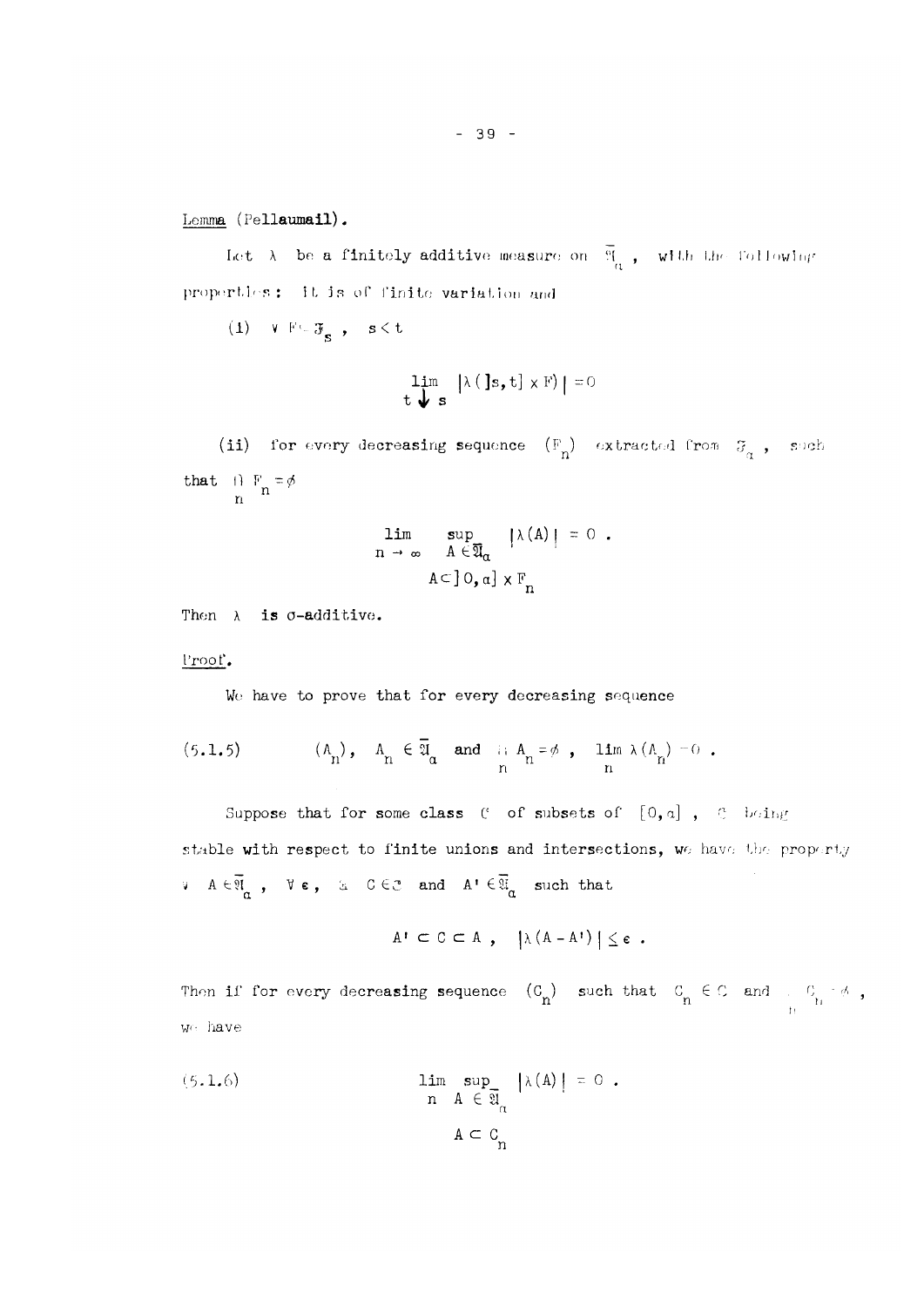$\mathbb{W}$  - see immediately that  $(5.1.5)$  is true:. Lake:.  $\mathbb{A}^+_1 \subseteq \mathbb{O}^-_1 \subseteq \mathbb{A}^-_1$  with: n fi 11  $|\mu(A_{n} - A_{n}^{\dagger})| \geq \frac{1}{\sqrt{n}}$  . Then if we set

$$
\mathcal{C}_n^{\mathbf{t}} = \bigcap_{\mathbf{k} \le n} \mathcal{C}_{\mathbf{k}} \quad , \qquad \mathcal{B}_n = \bigcap_{\mathbf{k} \le n} \mathcal{A}_{\mathbf{k}}^{\mathbf{t}} \in \overline{\mathfrak{A}}_{\alpha}
$$

we get a decreasing sequence  $(C^{\dagger}_{n})$ , extracted from  $\mathcal{O}$  with void intersection and such that

$$
\mathbb{V}_n \left[ \mu(A_n - B_n) \right] \leq \epsilon \quad .
$$

From (5.1.6) it is clear that  $\lim_{\lambda \to 0} \lambda(B_n) = 0$  and then  $\lim_{\lambda \to 0} \sup_{\lambda \in (A_n)} |\leq \epsilon$ n n n n for all  $\varepsilon$ .

We only have to prove  $(5.1.6)$  for a suitable class  $0$ . We take for C the class of finite unions of rectangles of the type  $[s, t] \times F$ ,  $F \in \mathcal{F}_{\mathbf{c}}$ . From property (i) it is clear that for every set  $A = [s, t] \times F$  (and then i'or *ovary* finite- union of such sets), it is possible to find G =rs ! , t | x F ( - A and A<sup>1</sup>  *-* [ s <sup>1</sup> , t] x F such that |\(A - A") j = *\X* (]s,s!] **X** F) | < e .

Let us take a decreasing family  $(C_n)$  of sets in f such that  $f_1 \circ f_2 = \emptyset$ . As, for every w, the set  $C_{n}(w) = \{u : (u,w) \in C_{n}\}$  is compact. n in *It :* 

$$
\bigcup_{k} \{ w : \bigcap_{n \leq k} C_n(w) = \phi \} = \Omega \quad .
$$

As  $\{w : \cap_{n\geq k} C_n(w) = \emptyset\} = F_n \in \mathcal{F}_{\alpha}$ 

$$
\underset{n\leq k}{\cup} C_n \subseteq [0,a] \times F_n.
$$

Property (ii) then implies (5.1.6).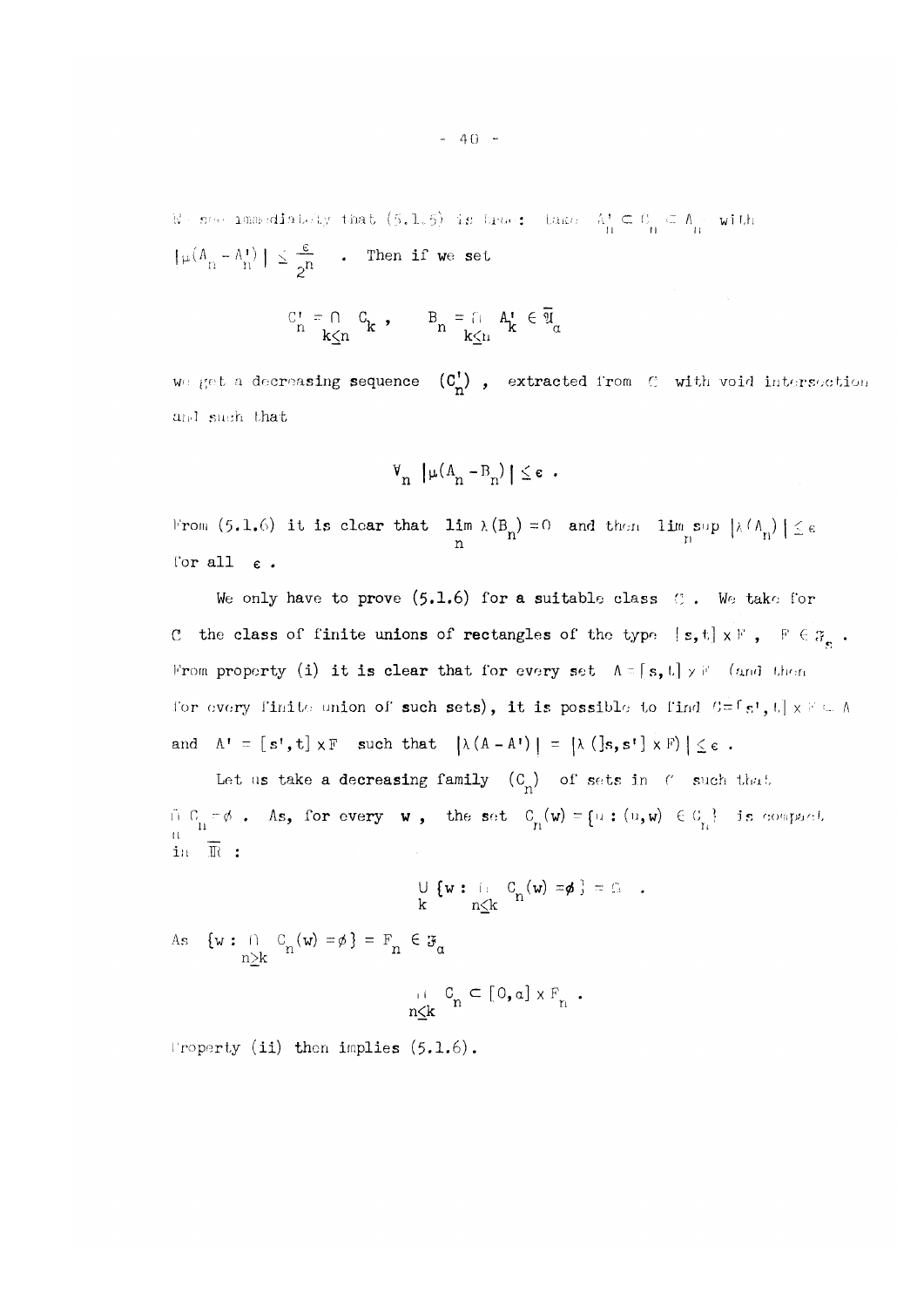5.2.  $\sigma$ -<u>additivity on</u>  $\bar{P}_{\infty}$ .

The following theorems are mere corollaries of Theorem 5. Theorem  $5!$ .

Let X be a right continuous quasi-martingale on  $[0, \infty]$ . Then  $\overline{\mu}_{Y}^{\infty}$  is  $\sigma$ -additive if and only if X is of class D.

#### Theorem 5".

Let X be a right continuous process which is a quasi-martingale on every  $[0, \alpha]$ ,  $\alpha < \infty$ . Let T be a stopping time such that  $\{X_{\alpha} : \alpha \leq T\}$ , o stopping time} is uniformly integrable. Then  $\overline{\mu}_{X}^{m}$  restricted to [0,T]  $\bigcap \overline{P}_\alpha$  is q-additive.

<u>Remark</u>. The theorem 5" can be applied, in particular if  $T = \inf\{t : X_t \ge n\}$  .

# 5.3. <u>Pure simple additivity of</u>  $\mu_{\chi}$

#### Theorem **6.**

Let X be a right continuous quasi-martingale on  $[0,\infty]$ .  $\overline{\mu}_{\gamma}^{\infty}$  is purely singly additive if and only if X is a local martingale, such that  $\lim X_{+}=0$  **a.s.**  $t \rightarrow \infty$ 

#### Proof.

Let  $\mathbb{R}_{n} = \inf\{t : |X_t| > n\}$ , and  $Y_t^n = X_{t \wedge R_n}$ . As  $(Y_t^n)_{t \in \mathbb{R}}$  is trivially a quasi-martingale of class D , and as

$$
|\bar{\mu}_{\mathrm{Y}^n}^{\alpha}| \leq |\bar{\mu}_{\mathrm{X}}^{\alpha}|
$$

 $\mu^{\mu}$  = 0 if  $\mu^{\omega}_{\nu}$  is purely simply additive, which means in particular that Y n Y n is a martingale, and then X is a local martingale.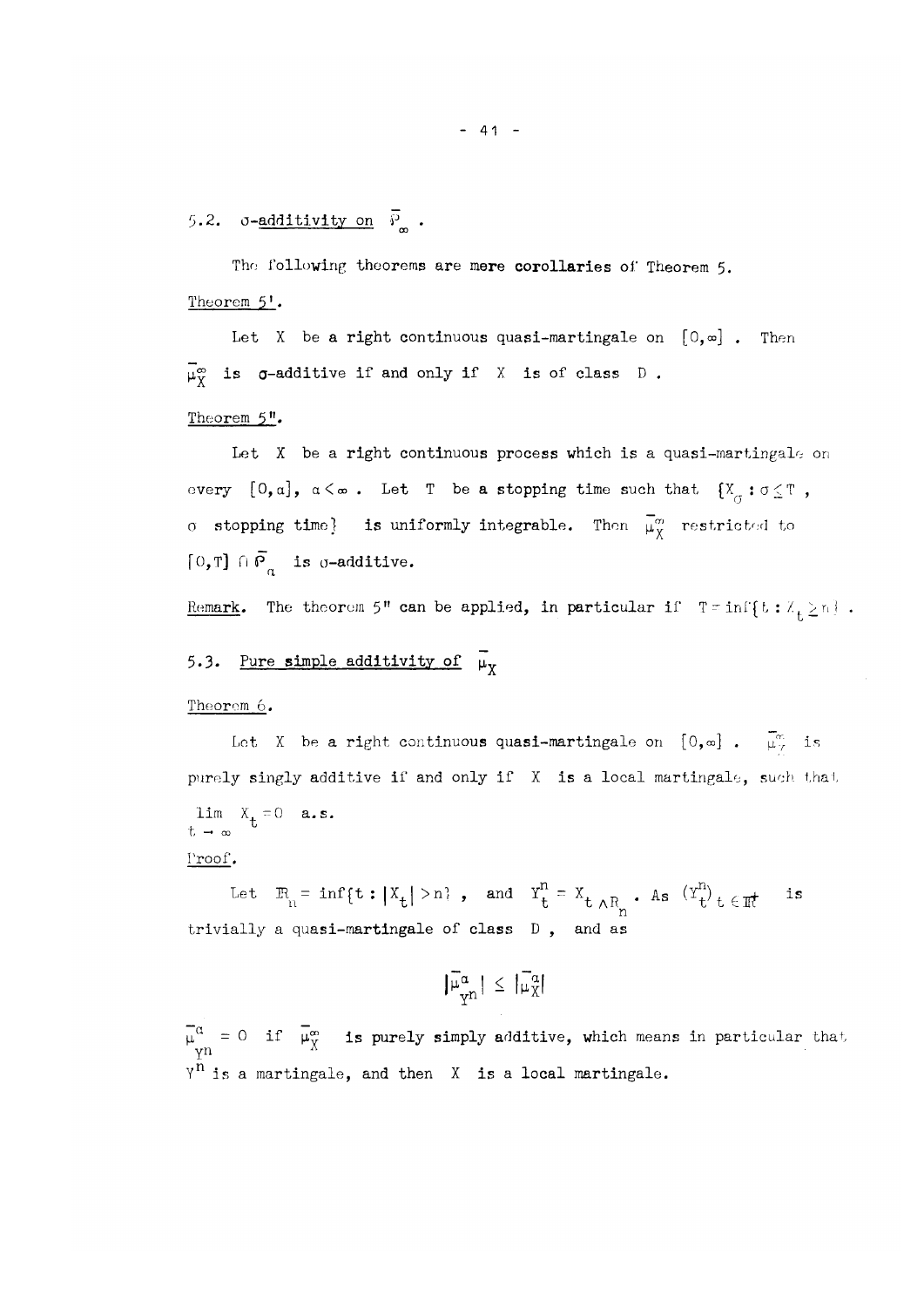Let  $X = M + V^+ - V^-$  be the decomposition of X as the sum of a martingale, and the difference of two potentials. It is known (and easy to check) that the  $\sigma$ -additive (and then in this case  $P$  - absolutely continuous) part of  $\overline{\mu}_{M}$  is  $\overline{\mu}_{M^{\infty}}$ , where  $(M^{\infty}_{t})$   $_{t \in \mathbb{R}^{+}}$  is the uniformly integrable martingale

$$
M_t = E(\lim_{t \to \infty} M_t | \mathfrak{F}_t) .
$$

As

$$
\lim_{t \to \infty} X_t = \lim_{t \to \infty} M_t \quad P. \ a.s.
$$

we see that if  $\mu_{\mathbf{v}}$  is purely simply additive, then  $\lim_{\mathbf{v}} X_{\mu} = 0$  $t \rightarrow \infty$ 

 $x \rightarrow \infty$  a.s., p,v is purely simply additive, it suffices additive, it suffices additive, it suffices additive, it suffices and it suffices are  $x \rightarrow \infty$ *x* boreiners *i* **b** *All*  $\mu_{\rm V}$  is purely simply additive. But noticing that every process Y such that  $0 \le \overline{\mu}_V \le \overline{\mu}_V$  and which is  $\sigma$ -additive, has to be a potential which is a local martingale of class D, then a uniformly integrable martingal, a local martingale of class D , then a uniformly integrable mart **Í.n^AL ' ,** 

**6.** Pellaumail! s proof of the Doob-Meyer's Decomposition theorem. Theorem  $7$  (cf.  $[11]$ ).

Let  $\alpha$  be a positive finite measure on  $\mathcal{P}_{\alpha}$ , such that  $(A \in \mathcal{P}_{\mathbf{m}}, A \text{ evanescent}) \implies \alpha(A) = 0$ .

Then, there exists an increasing process (c.t.r.), unique up to indistinguishability, such that  $\forall s \leq t$ ,  $\forall s \in \mathbb{F}_{t}$ 

(6.1.1) 
$$
E[\mathbf{1}_{F} \cdot (V_{t} - V_{s})] = \int_{s_{t}^{2}} E(\mathbf{1}_{F} | V_{t} - \mathbf{1}) d\alpha
$$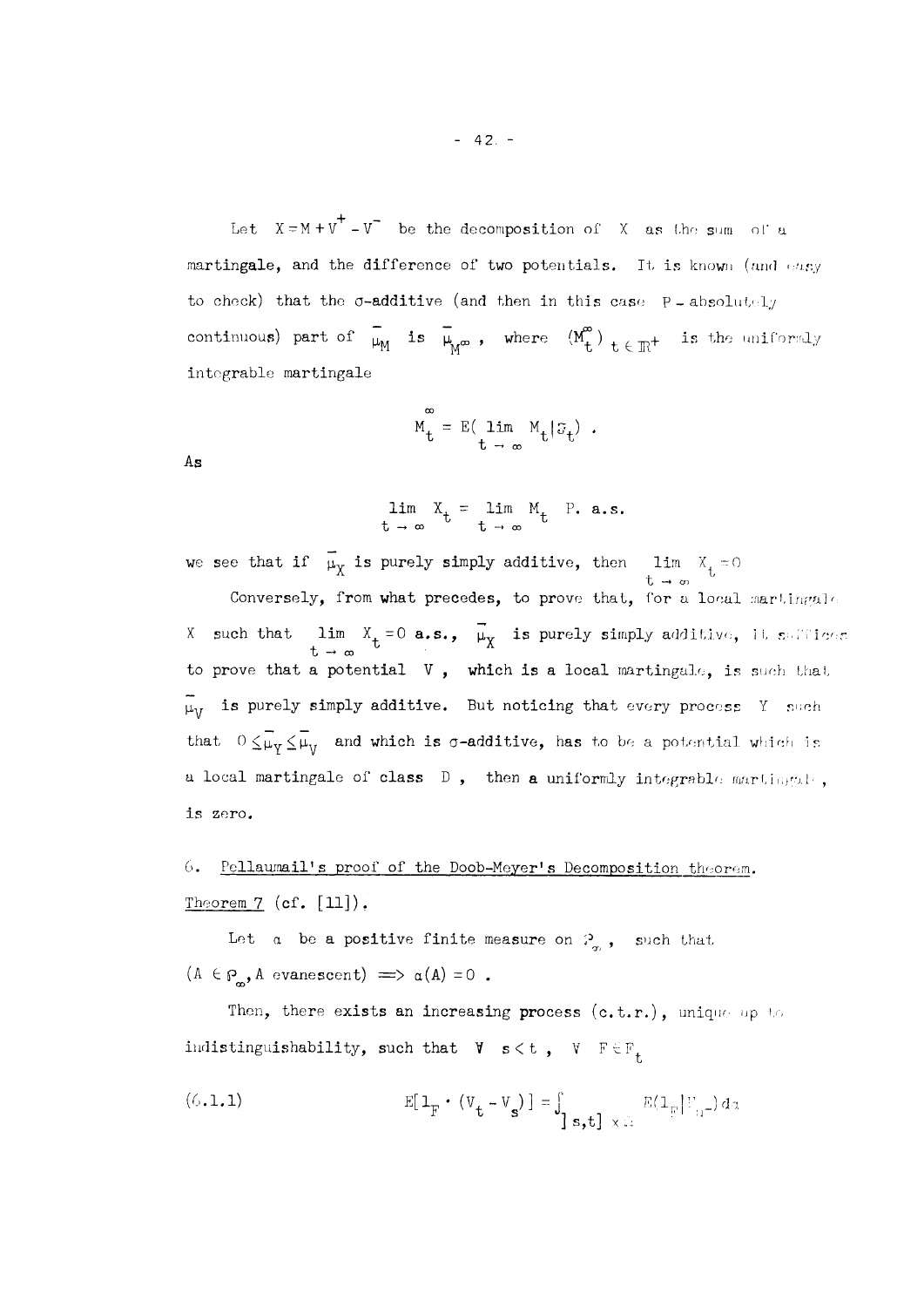denoting by  $E(1_F |F_{u-})$  a left continuous (then predictable) version of the martingale  $(E(1_F|F_u))_{u \leq t}$ .

The process  $V$  thus defined is natural in the Meyer's sense (cf. !7] Chap. VIII).

#### Proof.

The unicity, up to indistinguishability, is quite trivial,  $V_i$  being necessarily such that

(6.1.2) 
$$
\mathbf{V} \quad \mathbf{F} \in \mathbf{F}_{t} \qquad \mathbf{E}(\mathbf{1}_{F} \cdot \mathbf{V}_{t}) = \int_{(0, t] \times \Omega} \mathbf{E}(\mathbf{1}_{F} | \mathbf{F}_{u^{-}}) d\alpha.
$$

We consider the following function on  $F^{\text{}}_{\text{t}}$ 

$$
\alpha_{\mathbf{t}} : \mathbf{F} \to \int_{(0, \mathbf{t}] \times \Omega} E(\mathbf{1}_{\mathbf{F}} | \mathbf{F}_{\alpha^{-}}) d\alpha.
$$

Using the martingale inequality and the Borel Cantelli lemma, we prove in a standard way, that from any decreasing sequence  $(g_n)$  of  $F_t$  - measurable functions, such that

$$
\lim_{n} g_{n} = 0 \quad \text{p.s.}
$$
  
  

$$
w_{1} = 0 \quad \text{p.s.}
$$
  
  

$$
w_{2} = E(g_{n} | F_{n-1})
$$

 $\mathbb{R}$  n

we have

a.s. 
$$
\lim_{k \to \infty} \sup_{0 \leq u \leq t} |Y_k(v, \omega)| = 0.
$$

The o-additivity of  $a_t$  follows from this, and, denoting by  $\tilde{A}_t$  and  $a^{\dagger}$ expression of the Radon-Nikodym derivative  $\lfloor \frac{-\omega}{AD} \rfloor_{\sim}$  one gets easily the  $\mathfrak{a}_\mathsf{L}$ following: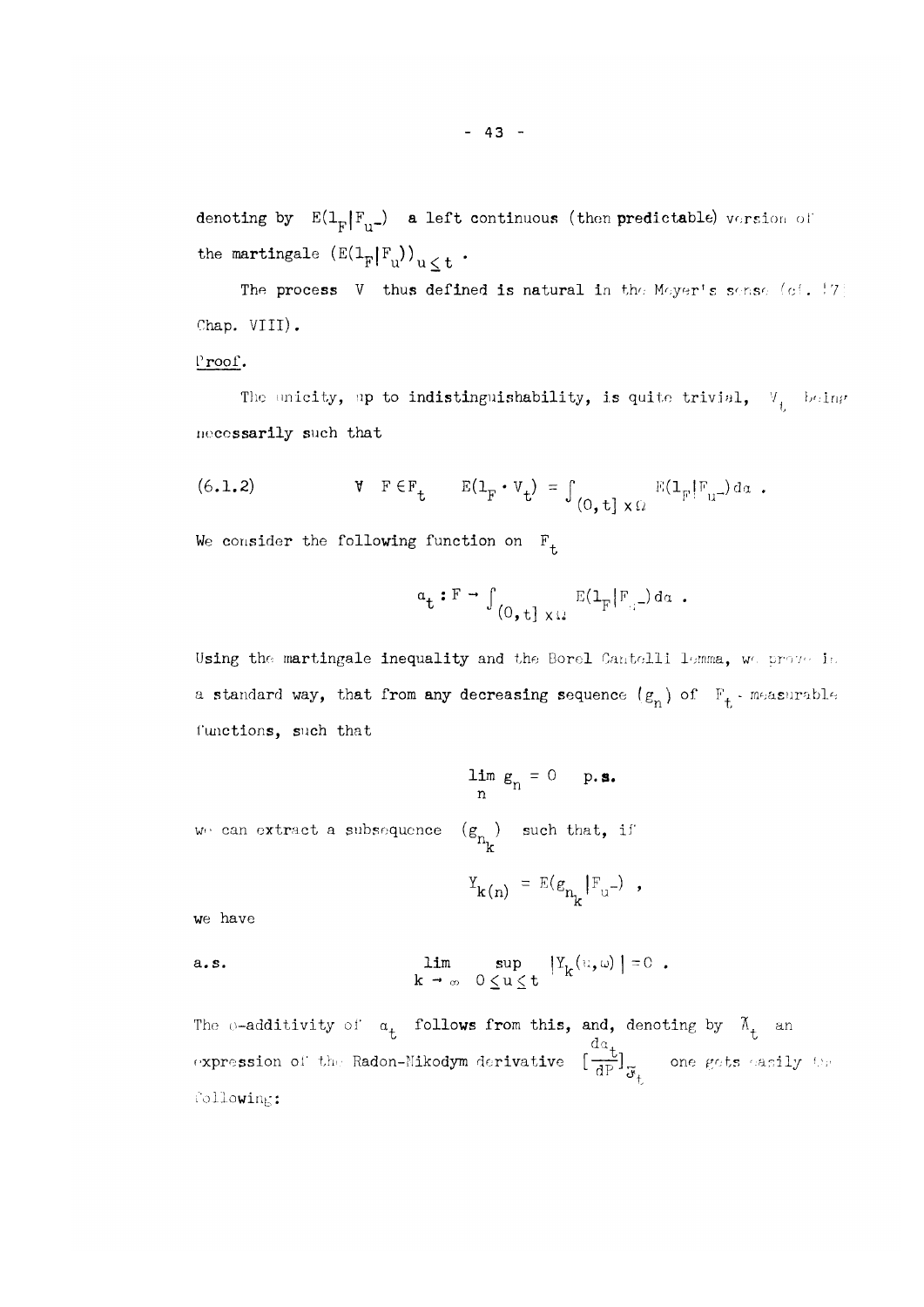$$
\mathbf{v} \quad \mathbf{r} \in \mathcal{F}^{1}(\Omega_{\bullet}, \mathfrak{F}_{\mathbf{t}}, \mathbf{F}), \quad \mathbb{E}(\mathbf{r} \cdot \widetilde{\mathbf{A}}_{\mathbf{t}}) = \int_{(\Omega_{\bullet}, \mathbf{t})}^{\infty} \mathbb{E}(\mathbf{r} \cdot \mathbf{r}_{\mathbf{u}}^{\perp}) d\alpha
$$
\n
$$
\mathbf{v} \quad \mathbf{r} \in \mathcal{F}^{1}(\Omega_{\bullet}, \mathfrak{F}_{\mathbf{t}}, \mathbf{F}), \quad \mathbf{s} < \mathbf{t}
$$
\n
$$
\mathbb{E}(\mathbf{f} \cdot (\widetilde{\mathbf{A}}_{\mathbf{t}} - \widetilde{\mathbf{A}}_{\mathbf{s}})) = \mathbb{E}(\mathbf{f} \cdot \widetilde{\mathbf{A}}_{\mathbf{t}}) - \mathbb{E}(\mathbb{E}(\mathbf{f} \cdot \mathfrak{F}_{\mathbf{s}}) \cdot \widetilde{\mathbf{A}}_{\mathbf{s}})
$$
\n
$$
= \int_{[\mathbf{s}, \mathbf{t}] \times \Omega} \mathbb{E}(\mathbf{f} \cdot \mathfrak{F}_{\mathbf{u}}^{\perp}) d\alpha.
$$

One then gets easily a modification  $V$  of  $\tilde{A}$  having all the required properties.

Using the relation

$$
E(Y_t \cdot V_t) = E \int_0^t Y_s \cdot dV_s
$$

for a positive martingale Y and an increasing process  $V$  (cf.  $[7]$ , Chap. VIII), one gets immediately

$$
\int_{(0, t] \times \Omega} Y_{\mathbf{s}} - d\alpha = \int_{(0, t] \times \Omega} E(Y_t | \mathfrak{F}_{\mathbf{s}}) d\alpha
$$

$$
= E(Y_t \cdot V_t) = E \int_{0}^{t} Y_{\mathbf{s}} \cdot dV_{\mathbf{s}}
$$

 $(cf. [7], Chap. VIII).$ 

Corollary. Doob-Meyer's Decomposition Theorem.

If X is a  $L^1$ -bounded process which is a quasi-martingale on every finite interval  $[0, \alpha] \subset \mathbb{R}$ , and is locally of class D, there is a unique (up to indistinguishability) decomposition

$$
X = M + V
$$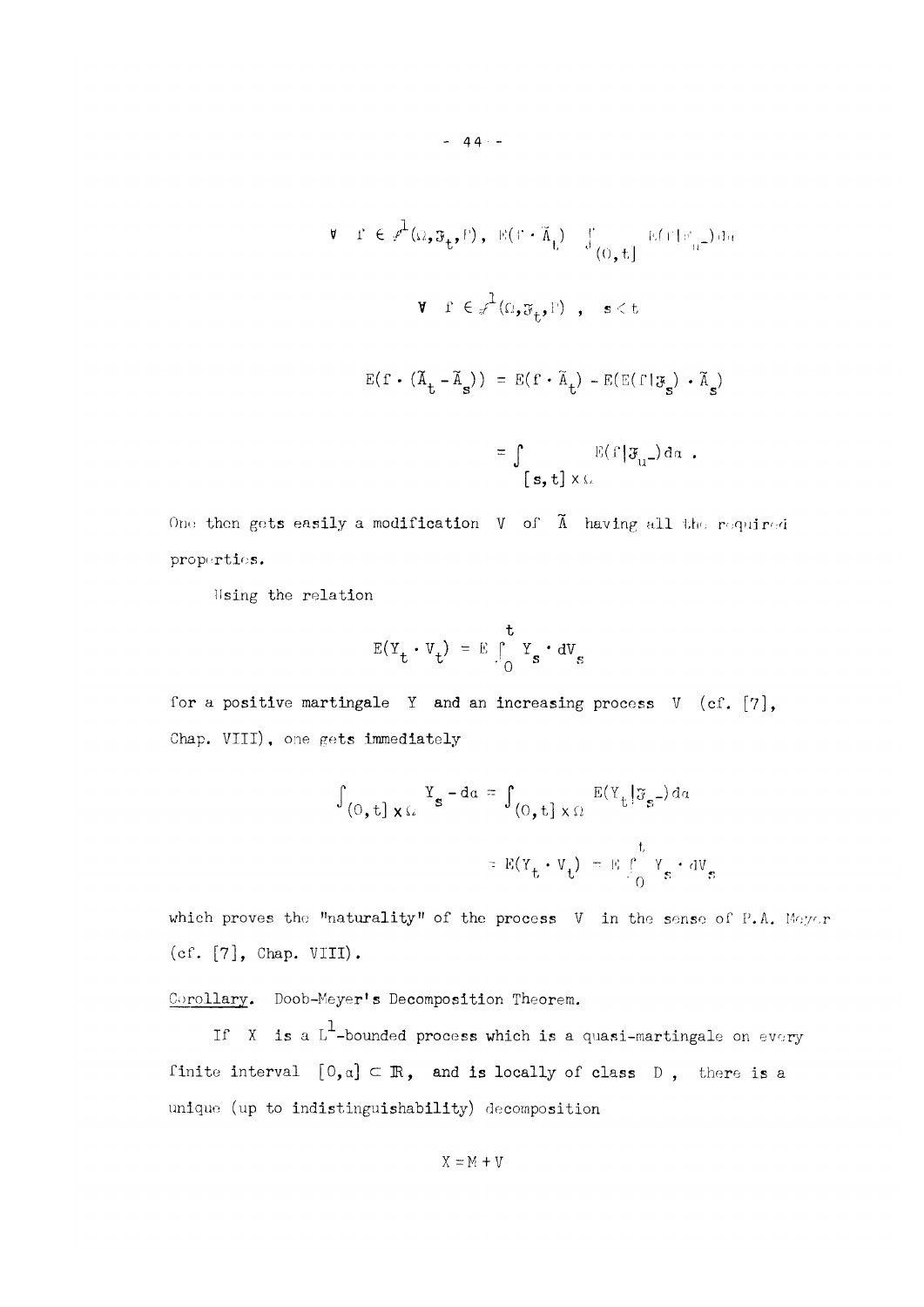where  $M$  is a martingale, and  $V$  a process which is the difference of two increasing natural processes, vanishing at  $0$ .

We take the Dolcans measure a associated with X and apply the preceding theorem to get V . As the Doleans measure associated with  $X - V$  is zero,  $X - V = M$  has to be a martingale.

#### 7. Extension to the case of vector valued processes.

Proof.

We have already noticed theorem 1' that some of the previous results could be restated without any change for Banach valued processes . But in this case, the notion of decomposing  $-\mu_X$  -into a positive and negative part is meaningless.

The sufficient part of the proof of Theorem 5 can be applied without change to the vector situation. This is not the case for the necessity part of the proof.

As done in [6] and [11] the decomposition theorem of  $%$ *0* extends without change to the case of a quasi-martingale X taking its values in the separable dual of a Banach space.